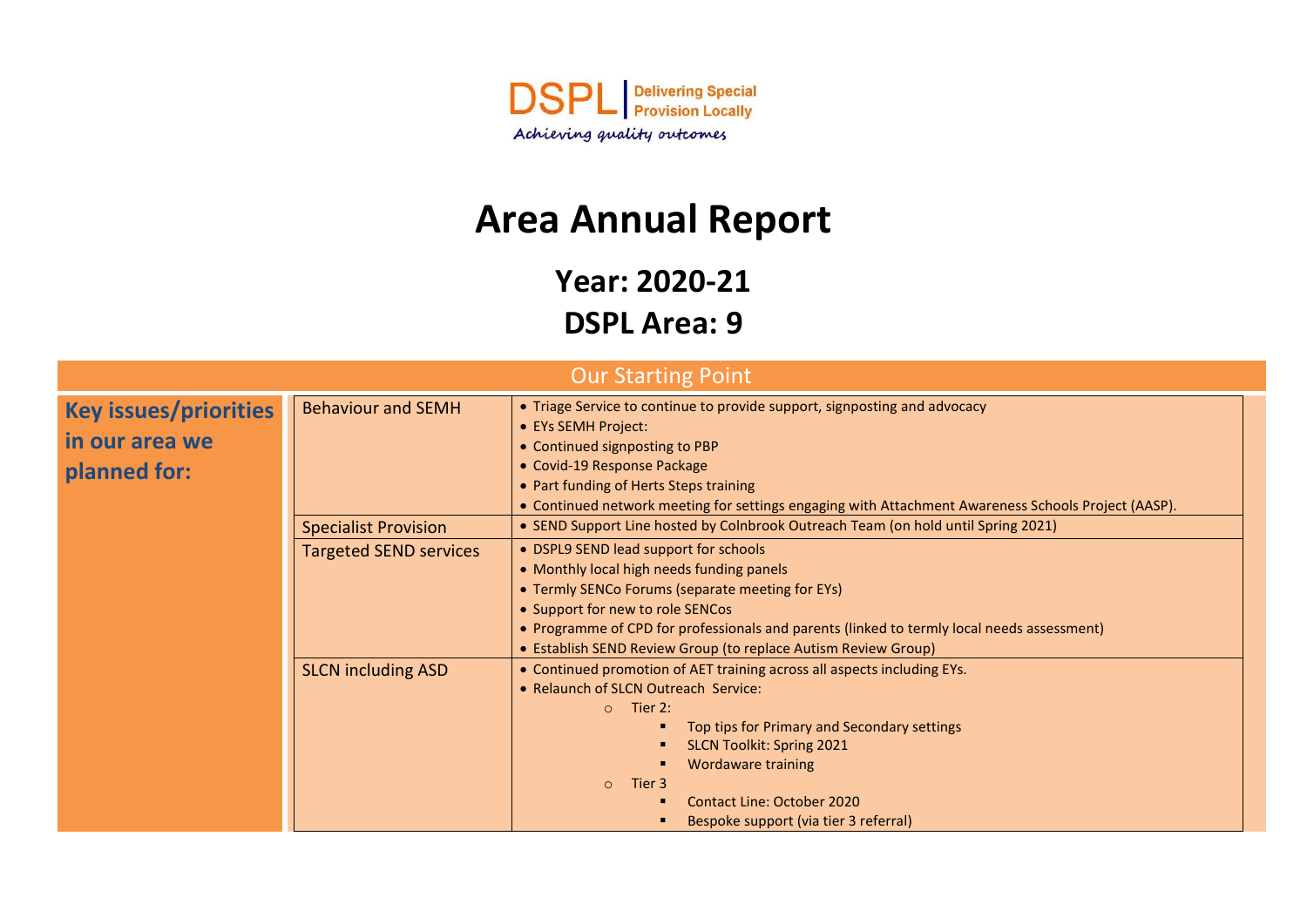| <b>Early Years</b> | • EYs SEMH Project<br>• Wellcomm Project<br>• Makaton Training                                                                                                                          |
|--------------------|-----------------------------------------------------------------------------------------------------------------------------------------------------------------------------------------|
| Post 16            | • Triage to continue to develop links with Springboard (NHC)<br>• DSPL 9 to identify links with post 16 provision<br>• Seek views of CYP and parents to develop stronger support links. |

|                                              | What We Did:                                                                                                                                                                                                                                                                                                                                                                                                                                                                                                                                                                                                                                                                                                                                                                                                                                                                                                                                                                                                                                                                                                                                                                                                                                                                                                                                                                                   |
|----------------------------------------------|------------------------------------------------------------------------------------------------------------------------------------------------------------------------------------------------------------------------------------------------------------------------------------------------------------------------------------------------------------------------------------------------------------------------------------------------------------------------------------------------------------------------------------------------------------------------------------------------------------------------------------------------------------------------------------------------------------------------------------------------------------------------------------------------------------------------------------------------------------------------------------------------------------------------------------------------------------------------------------------------------------------------------------------------------------------------------------------------------------------------------------------------------------------------------------------------------------------------------------------------------------------------------------------------------------------------------------------------------------------------------------------------|
| The actions we<br>took/what we<br>delivered: | <b>Behaviour and SEMH</b><br>The DSPL 9 Triage service continued to support a wide range of schools, settings, parents and carers through signposting, caseload, and workshops for<br>professionals, CYP and parents. Following the development of a task and finish group at the end of the previous academic year, the Triage Lead, along with<br>her team, worked hard to develop a tiered approach and flowchart along with a new admin system to enable all to have a better understanding of the<br>service, how it works, what support is available and how to access the service. The Specialist Transition worker has carried out virtual transition support for<br>families, children and schools. She has built a good relationship with the non-selective Secondary schools and feeder Primary's and has remained in contact<br>with families and settings throughout the summer term. It has provided support through the following:<br>Parent coffee mornings: monthly<br>$\circ$                                                                                                                                                                                                                                                                                                                                                                                                |
|                                              | Delivery of a range of training session for professionals including attachment awareness lightbite, staff wellbeing, back to basics: mental health<br>$\Omega$<br>awareness, ACES awareness and working with families with Mental Health Issues.<br>Delivery of a range of workshops and sessions for parents and carers including my teen brain, transition workshops, looking after us and<br>$\circ$<br>understanding others- developing social skills for life.<br>Delivery of a range of workshops for students including a bereavement group and social skills groups<br>$\circ$<br>The commissioning of Families In Focus to deliver a range of workshop and training opportunities for parents and carers.<br>$\circ$<br>Providing a service that finds positive solutions to multi-complex needs. The Team will consider service requests to support families, children or<br>$\circ$<br>young people with multi-complex/agency needs that require intensive involvement. The team will initially apply a triage technique to identify<br>services or organisations that will meet the need. In cases where this cannot be accomplished Triage will endeavour to design and apply an<br>appropriate solution.<br>The EYs SEMH project was relaunched in September 2020 due to it being put on hold as a result of the pandemic and national lockdowns. At this point the<br>$\bullet$ |
|                                              | project was extended out to more settings resulting in a total of approx. 30 setting having access to all elements of the new pathway provided by KCA.<br>Training and networking continued throughout the academic year to enable settings to reengage with the project and access all elements of the training:<br>■ 05.11.20: EY SEMH Refresher tutorial<br>10.12.20: An introduction to Emotion Coaching: Nurturing children to manage their emotions<br>■ 22.02.21: Emotion Coaching in practice: Reflections and next steps<br>"21.04.21: Attachment, Trauma and Resilience in practice: Reflections on application of the knowledge base and next steps<br>DSPL 9 continued to provide a subsidy for local schools to support them in accessing the Herts Steps mainstream tutors 3 day training and refresher<br>training.<br>As a result of the pandemic, DSPL 9 engaged with KCA to further develop the Attachment Awareness Schools project and launch a new pathway enabling all<br>DSPL 9 schools to develop their Covid-19 response, build resilience school communities and consider staff wellbeing. The project enabled all settings to                                                                                                                                                                                                                                       |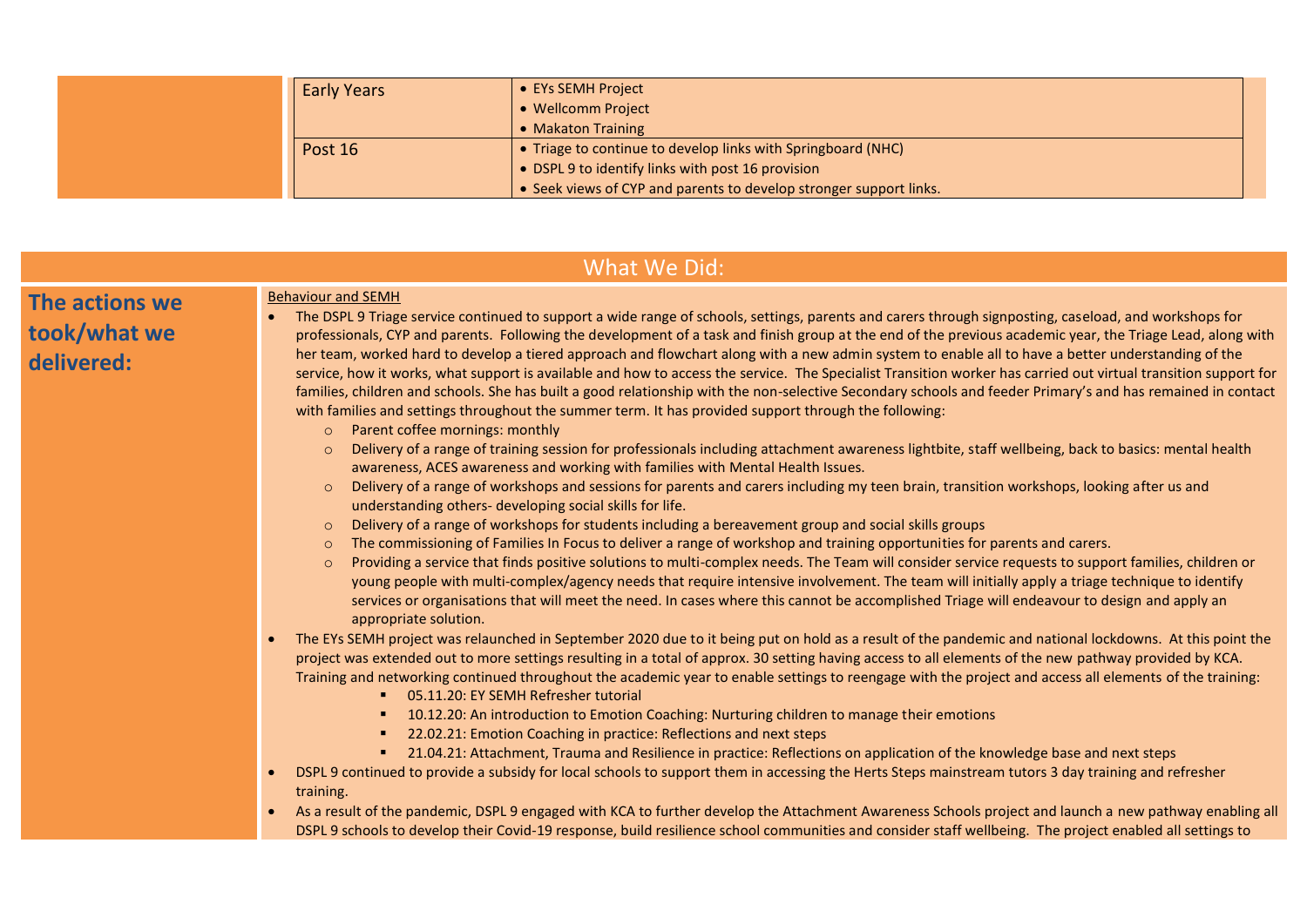develop their understanding of attachment, trauma and resilience as well as consider secondary trauma and the impact the pandemic has had on education staff. 28 settings across DSPL 9 accessed the project and attended the webinars below:

- Webinar 1: Attachment, trauma and resilience: An introduction
- Webinar 2: Community resilience: Five to Thrive and secondary trauma
- Web tutorial: Attachment-aware and trauma-informed practice in your setting: Developing an action plan.
- Due to the multiple national lockdowns and continued disruption to this academic year, the covid-19 response package was unable to be initiated. Despite this DSPL 9 continued to support the local area through other virtual forms and sharing of relevant document linked to Covid via email, the DSPL 9 website and social media. The budget allocation for this area will roll over into the next academic year as this will continue to be an area that to support.

#### Targeted SEND Services

 SENCo Forum took place termly during the academic year to provide local SENCos with DSPL 9 updates along with opportunities to hear from a range of services regarding service delivery, referral processes etc. Following feedback from settings the forums where divided into EYs and school sessions and the table below shows attendance for each session.

|              | Autumn | <b>Spring</b> | Summer |
|--------------|--------|---------------|--------|
| EY's         | 25     | 22            |        |
| Primary      | 35     | 37            | 26     |
| Secondary    |        |               |        |
| <b>Total</b> |        | 64            |        |

 In addition to the SENCo forums and to continue to support local SENCos during the pandemic and national lockdowns, DSPL 9 provided regular coffee mornings. These sessions had no agenda to them and therefore formed an opportunity for SENCos to meet virtually, discuss the current situations, share good practice and have a chance to meet with like-minded colleagues at a time when networking opportunities where few and far between.

|             | <b>EYs</b> | Primary | Secondary |
|-------------|------------|---------|-----------|
| January     |            | 10      |           |
| February    |            | ---     |           |
| March       |            |         |           |
| April       |            |         |           |
| <b>June</b> |            | 10      |           |

In response to SENCo feedback and to meet needs at a local level the following training has been offered to local settings:

|                                    | Total in   | <b>Breakdown of attendance</b> |                         |                    |
|------------------------------------|------------|--------------------------------|-------------------------|--------------------|
|                                    | attendance | <b>EY settings</b>             | <b>Primary settings</b> | Secondary settings |
| <b>ADHD Workshops</b>              | 31         |                                |                         |                    |
| <b>Protective Behaviours</b>       |            |                                |                         |                    |
| <b>Provision Mapping</b>           | 14         | N/A                            | 13                      |                    |
| <b>Tribunal Q&amp;A</b>            | 20         |                                | 16                      |                    |
| <b>NHC Springboard Event</b>       | 10         | N/A                            |                         | 10                 |
| Mythbusting session with Dr Thakur | 37         |                                | 31                      |                    |
| <b>Attachment vs ASD</b>           | 29         |                                | 27                      |                    |
| EHCP Q&A (with DSPL 6)             | 56         | 13                             | 35                      |                    |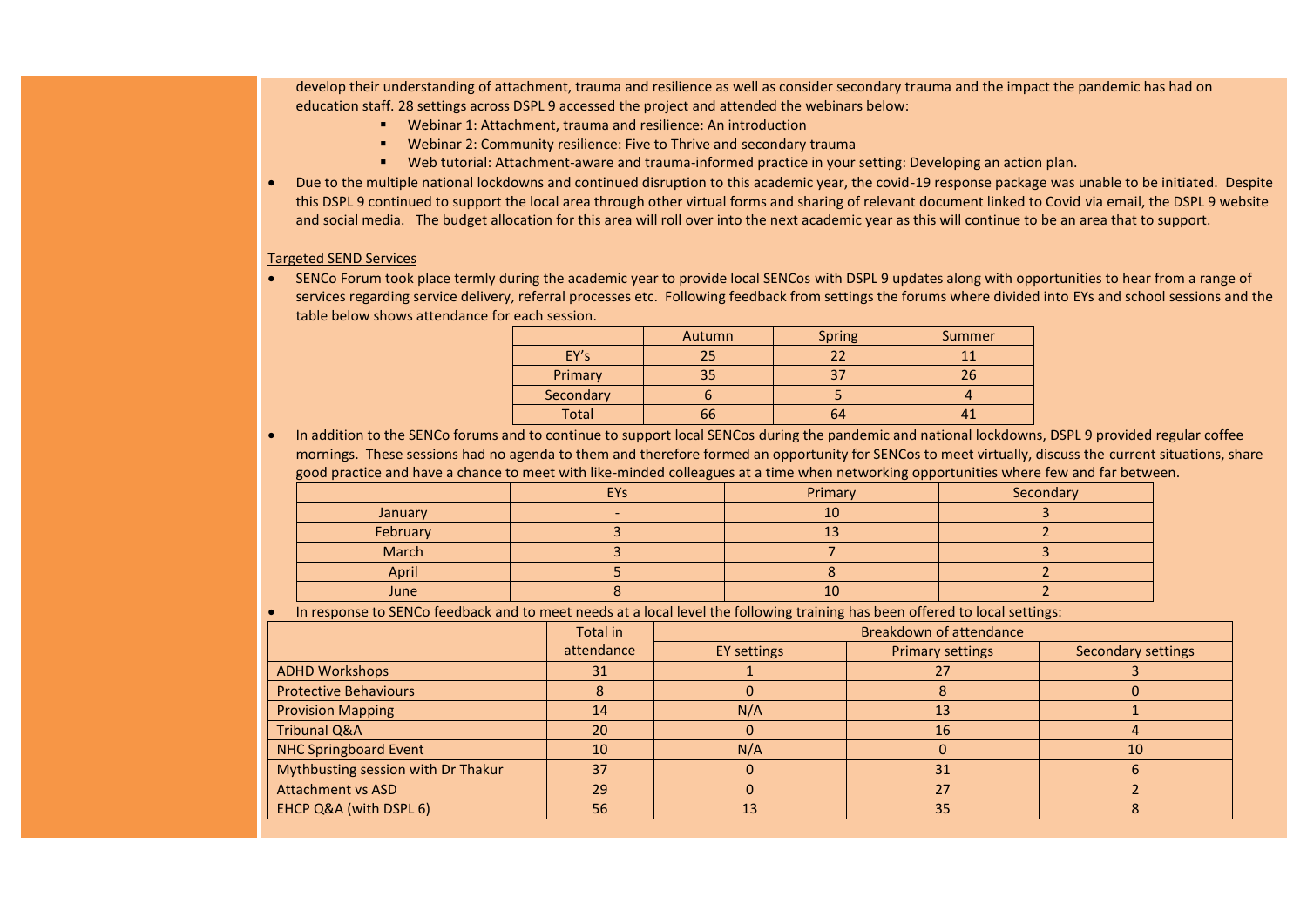- Funding allocated to SpLD within the underspend was used to provide two projects supporting primary and secondary settings.
	- o A Numicon project was launched in February 2020 which provided 15 primary school with the 2 training sessions (delivered by a facilitator) and the resources to implement the Numicon: Breaking barriers intervention within their settings. Network meetings were also provided to enable to enable peer to peer support to take place and to allow DSPL 9 to monitor the uptake and impact of the project. Due to further lockdowns during the academic year, the project was unable to launch in its entirety leading to impact being limited. Additional network meetings will take place in the next academic year to continue to monitor the implementation and impact of the project.
	- $\circ$  A TRT (That Reading Thing) was launched in March 2020 with 12 secondary settings. Each setting received virtual training (delivered by Tricia Miller, founder of TRT) and a full resource pack to enable them to deliver the intervention within their setting. Network meetings were also provided to enable to enable peer to peer support to take place and to allow DSPL 9 to monitor the uptake and impact of the project. Due to further lockdowns during the academic year, the project was unable to launch in its entirety leading to impact being limited. Additional network meetings will take place in the next academic year to continue to monitor the implementation and impact of the project.
- The SEND Review Group was established and replaced the Autism Review Group with termly meeting taking across the academic year. As a result of the group meeting a DSPL 9 SENCo guide has been created and shared with all local SENCos, ADHD pathway information has been shared and training sessions have been delivered to meet local need.

#### SLCN (including ASD)

- The DSPL 9 Manager and SEND Lead has continued to promote the AET training opportunities and has delivered 9 'Making sense of Autism' whole school training sessions over the course of the year.
- The DSPL 9 SLCN Outreach service has adapted to meet local need and continue to provide local speech and language support through a tiered model:
	- All primary and secondary settings received a copy of the age relevant Top Tips document to assist class teachers and TA's in supporting children with SLCN within their setting.
	- A weekly contact line enabled school staff to contact the SLCN Outreach Lead for support, strategies and resources on an unnamed child basis.
	- Bespoke training was offered but due to lockdowns and limited external professional access to settings was difficult to complete.
- The SLCA Team provided Girls and Autism virtual training to separate primary and secondary audiences. The primary training was attended by 22 colleagues whilst the secondary session had 9 attendees.
- DSPL 9 continued to hold termly Autism Leads meeting. These meetings provided up to date information around resources and guidance specific to ASD and on many occasion a member of the SCLA team provided additional training, these included 'non-verbal communication and selective mutism' and 'Autism and anxiety.' Attendance remains high with positive feedback.

|              | Autumn | <b>Spring</b> | Summer |
|--------------|--------|---------------|--------|
| Primary      | 28     | 28            | 28     |
| Secondary    | b      |               |        |
| <b>Total</b> | 34     | າາ<br>٥Z      | 35     |

Early Years

• The DSPL 9 Wellcomm project was originally launched in October 2019 with 16 settings. Each setting attended 2 training sessions delivered by a speech and language therapist to enable them to understand the two aspects of the wellcomm intervention, screening and implementation. Two colleagues from each setting accessed the training (SENCo and TA) and received the Wellcomm Early Years: The complete speech and language toolkit. Unfortunately in March 2020 when the nation went into lockdown and schools across the country were closed to all children except vulnerable children and children of key workers. As a result of this many settings were unable to continue with the Wellcomm intervention and the project was put on hold for the remainder of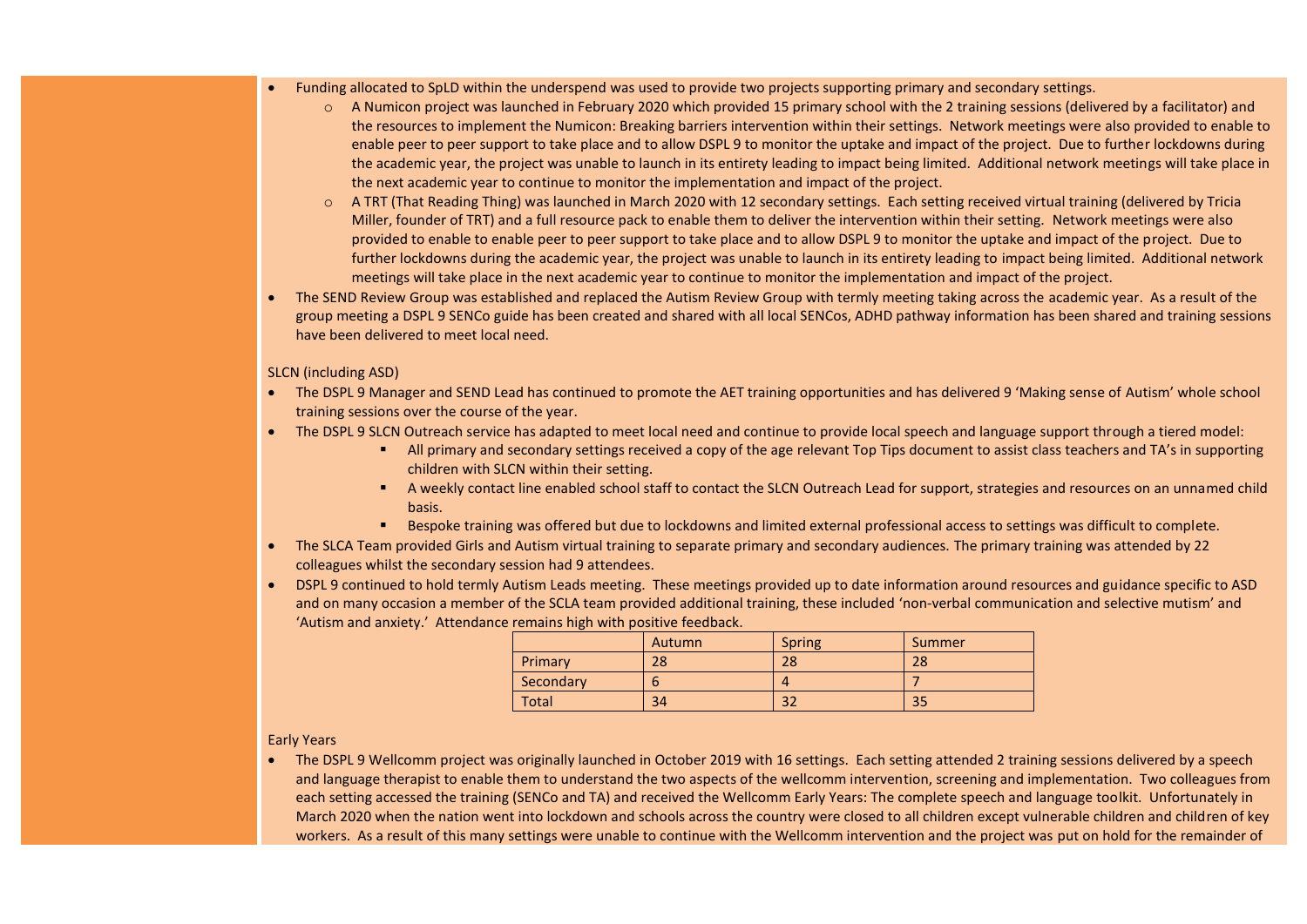the academic year. In July 2020 communication was sent out to the 16 settings to explain how the project would relaunch in the following academic year and at this point it was decided that any settings accessing and using the wellcomm toolkit across DSPL 9 could join the project. In November 2020 a relaunch meeting took place in which 17 settings attended. Once again the settings were encouraged to screen their children and group accordingly in order for the interventions to take place over the next two terms. Check in, network and data meetings were set for the rest of the academic year to enable settings to feel supported and to enable DSPL 9 to monitor the impact of the project. As the rest of the academic year progressed education continued to be affected by the pandemic with additional lockdowns, bursting of bubbles, staff absences and capacity issues. As a result of this, settings were encouraged to continue to provide the wellcomm interventions to the best of their ability. Subsequent virtual network meetings took place during this academic year and it quickly became evident that settings were using the wellcomm resources in a variety of creative ways to ensure children were still accessing the support that they needed. These included:

- o Sending wellcomm activities home for parents to do with their children.
- o Providing small group virtual wellcomm sessions.
- o Pre-recording and sending home wellcomm session.
- o Wellcomm activities being shared on weekly newsletters
- Following feedback from local EYs SENCos, Makaton training was delivered on 2 separate occasions over the course if this academic year due to the demand from Early Years settings. The training took place on line, however the feedback remained positive and as a result of the feedback, additional bespoke training was offered to all who had attended one of the additional training sessions.

## What Difference We Made as a result of our work:

# **What has been achieved:**

# **What impact this has had in:**

# **How we know:**

Caseload figures for Sept 2020 to July 2021: 181

The Triage team has continued to manage a number of complex cases that have presented during lockdown mainly due to a lack of face to face meetings and consultations with health services. They have continued to ensure that relationships are maintained with all partner services and organisations and cooperative working practices have been sustained and strengthened.

During these interesting and challenging times the team has found creative ways of working to ensure that vulnerable families and young people continue to receive appropriate input, support and attention, this has included:

WhatsApp

Triage Service

- Face time,
- Zoom.
- garden visits and socially distanced meetings in parks/ the community, following Government advice and guidelines at all times.

Triage has been successful in supporting clients to access services both as an outpatient and inpatient, ensuring ongoing recovery and support for multi complex needs.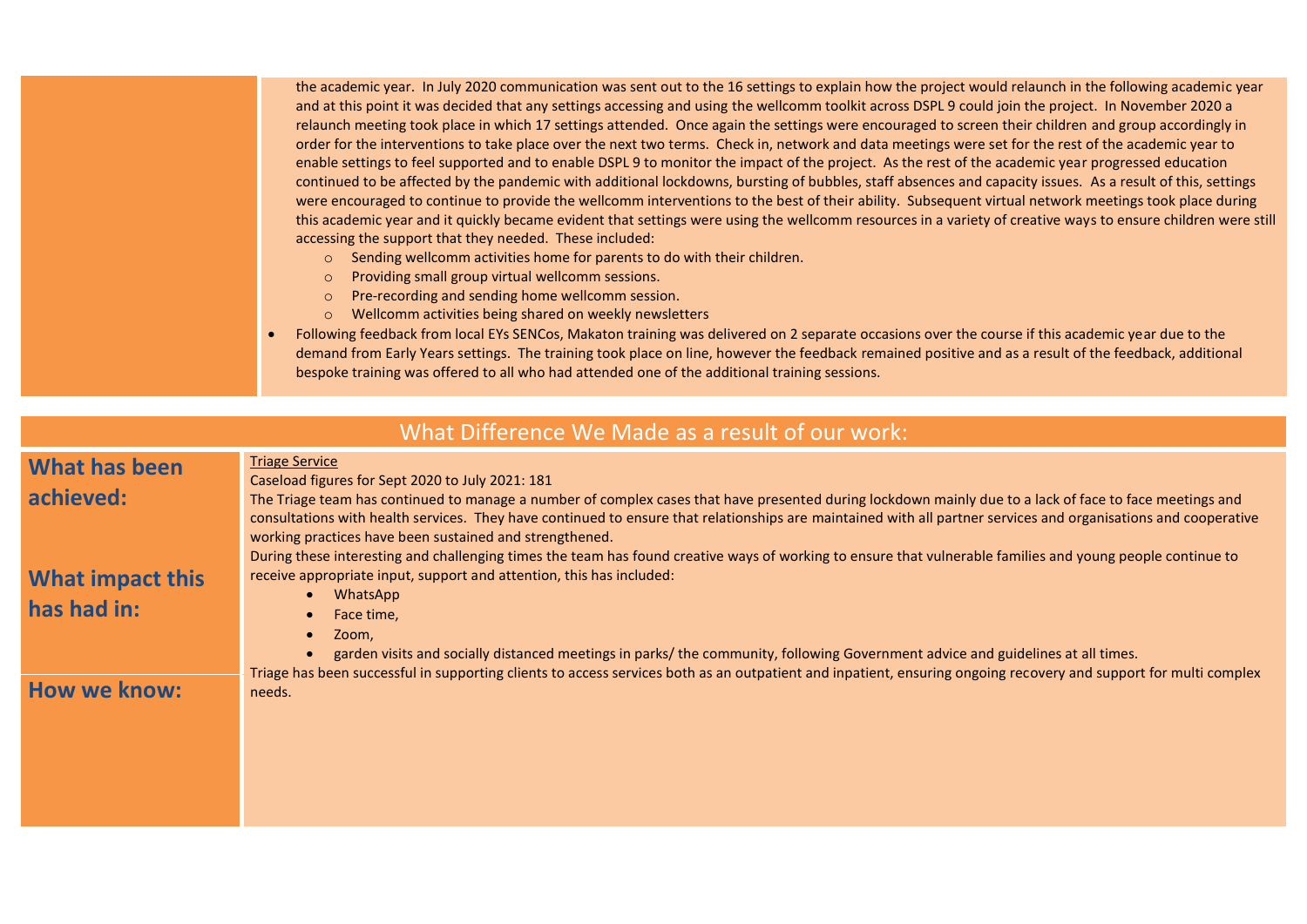#### Triage Service feedback from the end of term 2021 professionals survey:



Triage Service: Please provide any feedback or comments regarding the support you have received from the Triage service over the last academic year:

#### 22 Responses including:

'Jan was very helpful over the phone and provided both advice and support for a specific case. Very approachable and understanding.'

'A 'go to' group - excellent for complex cases and a sounding board.'

'Quick response needed for a crisis situation-enabled other services to become involved. Transition work is already having an impact on children and parents anxiety reducing.'

'Crisis support has always been highly effective. Individualised transition support has been well received by parents and children. Immediate feedback with clear constructive advice'

'Support has been provided promptly. There has been a good discussion of the issues and excellent signposting to relevant resources/support and valuable guidance offered.'

'Advice has been prompt, precise, well informed, backed up with examples, supportive and communicated kindly. Jan has been so approachable and knowledgeable. Thank you!'

#### EY SEMH Project

|  | Session 1: 26.02.20          | Session2: 5/11/20               | Session 3: 10/12/20          | Session 4: 22/02/21                  |
|--|------------------------------|---------------------------------|------------------------------|--------------------------------------|
|  | <b>Attachment and Brain</b>  | Attachment aware and trauma     | An Introduction to Emotion   | <b>Emotion Coaching in Practice:</b> |
|  | Development: Supporting      | informed practice: A reflective | Coaching: Nurturing children | Reflections and next steps           |
|  | social, emotional and mental | recap session                   | to manage their emotions     |                                      |
|  | health                       |                                 |                              |                                      |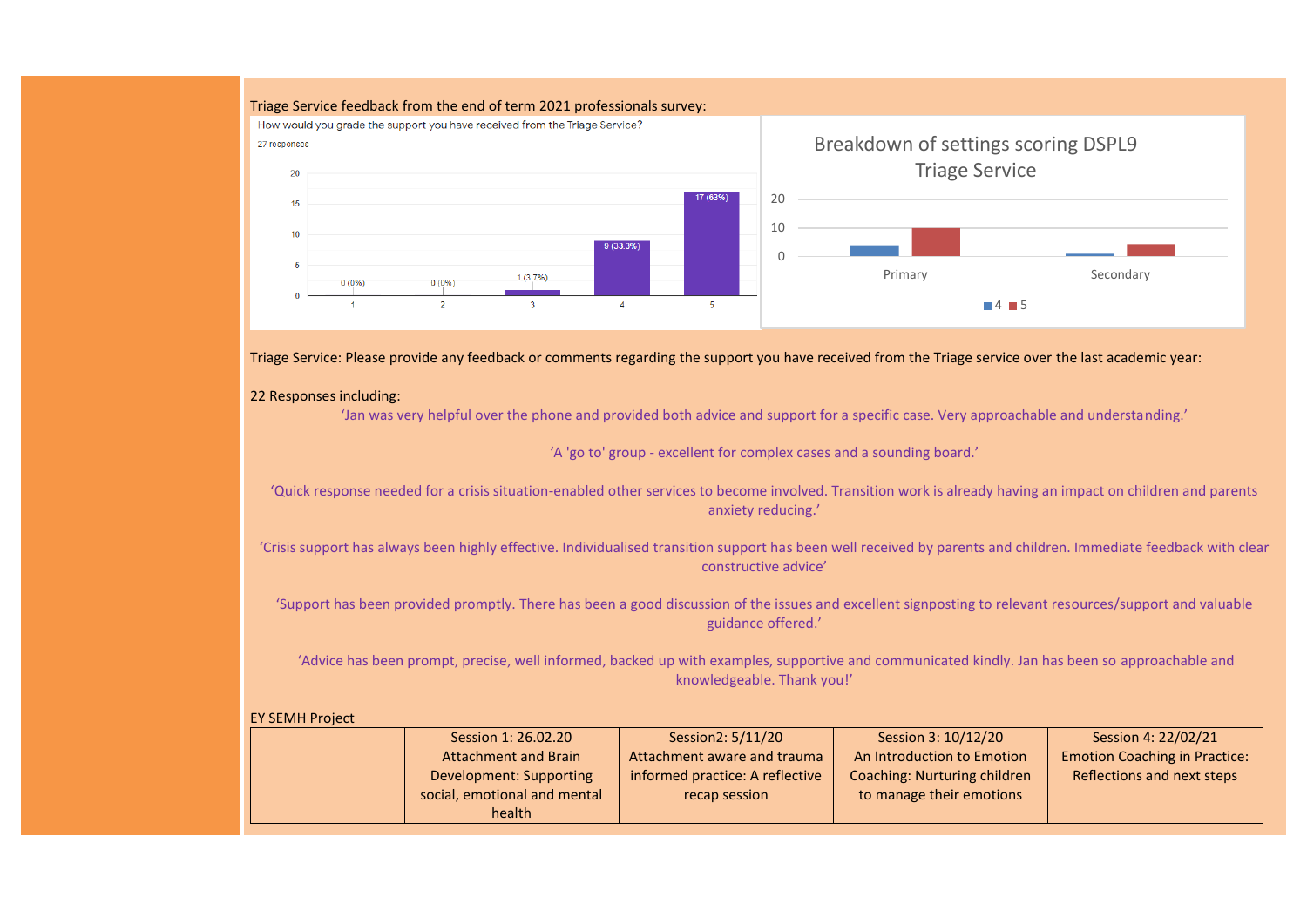| No of attendees:                       | 28                                 | 27                                             | 30                                             | 14                                      |
|----------------------------------------|------------------------------------|------------------------------------------------|------------------------------------------------|-----------------------------------------|
| How fully were the                     | <b>Fully: 82%</b>                  | <b>Fully: 88%</b>                              | <b>Fully: 89%</b>                              | Fully: 100%                             |
| learning objectives met?               | Mostly: 18%                        | Mostly: 13%                                    | Mostly: 11%                                    |                                         |
| Please select the words                | Useful                             | <b>Useful</b>                                  | <b>Useful</b>                                  | <b>Useful</b>                           |
| which best describe the                | Interesting                        | <b>Empowering</b>                              | Relevant                                       | Interesting                             |
| course content                         | Inspiring                          | Motivating                                     | Motivating                                     | Relevant                                |
| Please add any of your                 | A very informative course.         | N/A                                            | impactful<br>$\bullet$                         | <b>Fabulous</b><br>$\bullet$            |
| own descriptors                        | Essential for all who are around   |                                                | Interesting and enthusing.<br>$\bullet$        |                                         |
|                                        | children.                          |                                                |                                                |                                         |
| $\bullet$                              | informative                        |                                                |                                                |                                         |
| Would you recommend                    | Yes: 100%                          | Yes: 100%                                      | Yes: 100%                                      | Yes: 100%                               |
| this course to others?                 |                                    |                                                |                                                |                                         |
| Any additional comments<br>$\bullet$   | Found it very informative          | Thank you very much                            | I found it very exciting to learn<br>$\bullet$ | I really enjoyed how Susan<br>$\bullet$ |
| about the content of this<br>$\bullet$ | Really enjoyed it but found was a  |                                                | about how to deal with the                     | presented all the information           |
| training                               | little overwhelmed at first trying |                                                | situations covered in the course.              | very down to earth and                  |
|                                        | to adsorb all the information      |                                                | I would look forward to gaining                | understandable and I could              |
|                                        | however Julia was so lovely and    |                                                | more training within this topic.               | relate to.                              |
|                                        | reassured me as I was              |                                                | Very inspiring and thought                     |                                         |
|                                        | overthinking about delivering      |                                                | provoking - ready to incorporate               |                                         |
|                                        | content to my colleagues!          |                                                | into everyday practice                         |                                         |
|                                        | I'm glad I was able to attend. It  |                                                | very useful and inspiring<br>$\bullet$         |                                         |
|                                        | has helped me to be more           |                                                |                                                |                                         |
|                                        | empathetic and sensitive to        |                                                |                                                |                                         |
|                                        | others.                            |                                                |                                                |                                         |
|                                        | I feel the course will help me     |                                                |                                                |                                         |
|                                        | further with my work position      |                                                |                                                |                                         |
| Will what you learned in               | Yes, very: 55%                     | Yes, very: 63%                                 | Yes, very: 78%                                 | Yes, very: 67%                          |
| this course be useful in               | Yes, reasonably: 45%               | Yes, reasonably: 38%                           | Yes, reasonably: 22%                           | Yes, reasonably: 33%                    |
| your work?                             |                                    |                                                |                                                |                                         |
| If yes, can you give an<br>$\bullet$   | Re observing behaviour of          | Reminding settings about the<br>$\bullet$      | I will share the approach with my<br><b>l</b>  | To relay what Emotional<br>$\bullet$    |
| example of how you will                | certain children and looking for   | importance of five to thrive                   | staff to use with children in need             | Coaching is back to my work             |
| use this learning in your              | ways to help them.                 | Will be communicating with the<br>$\bullet$    | Supporting identified pupil<br><b>l</b>        | colleagues, and to implement            |
| practice?<br>$\bullet$                 | To make a Self-Registration        | rest of the team and be the lead               | l.<br>I used the information from this         | Emotional Coaching into the             |
|                                        | emotion board to talk about How    | person                                         | course to support a family the                 | nursery setting.                        |
|                                        | do you feel today. To talk about   | In my setting we are very good at<br>$\bullet$ | next day. Their child is suffering             | Dealing with many different             |
|                                        | emotions by using a range of       | meeting children needs,                        | huge anxieties and has                         | personalities in our little ones.       |
|                                        | emotional language within the      | communicating and working in                   | developed a nervous tic.                       |                                         |
|                                        | nursery setting.                   | partnership with parents and                   | One situation that I could use this            |                                         |
|                                        | Train other staff                  | carers. From this week at each                 | practically is, with a child in my             |                                         |
| $\bullet$                              | I spend more time on listening to  | weekly staff meeting I would like              | class who cries frequently. I will             |                                         |
|                                        | the children and make a            | to introduce member of staff if                | be able to apply what I have                   |                                         |
|                                        | conscious effort in greeting them  | they would like to say on thing                | learnt by using De- Escalation, to             |                                         |
|                                        | in the morning.                    | positive to another member of                  | calm her down.                                 |                                         |
|                                        | I am a SENco any further           | staff by drawing in her hat a                  | To talk to the rest of the setting<br>١.       |                                         |
|                                        | information is always helpful      | name.                                          | about how children can manage                  |                                         |
|                                        |                                    |                                                |                                                |                                         |
|                                        | supporting psed                    | <b>INTERACTIONS WITH CHILDREN</b>              | their emotions, process them                   |                                         |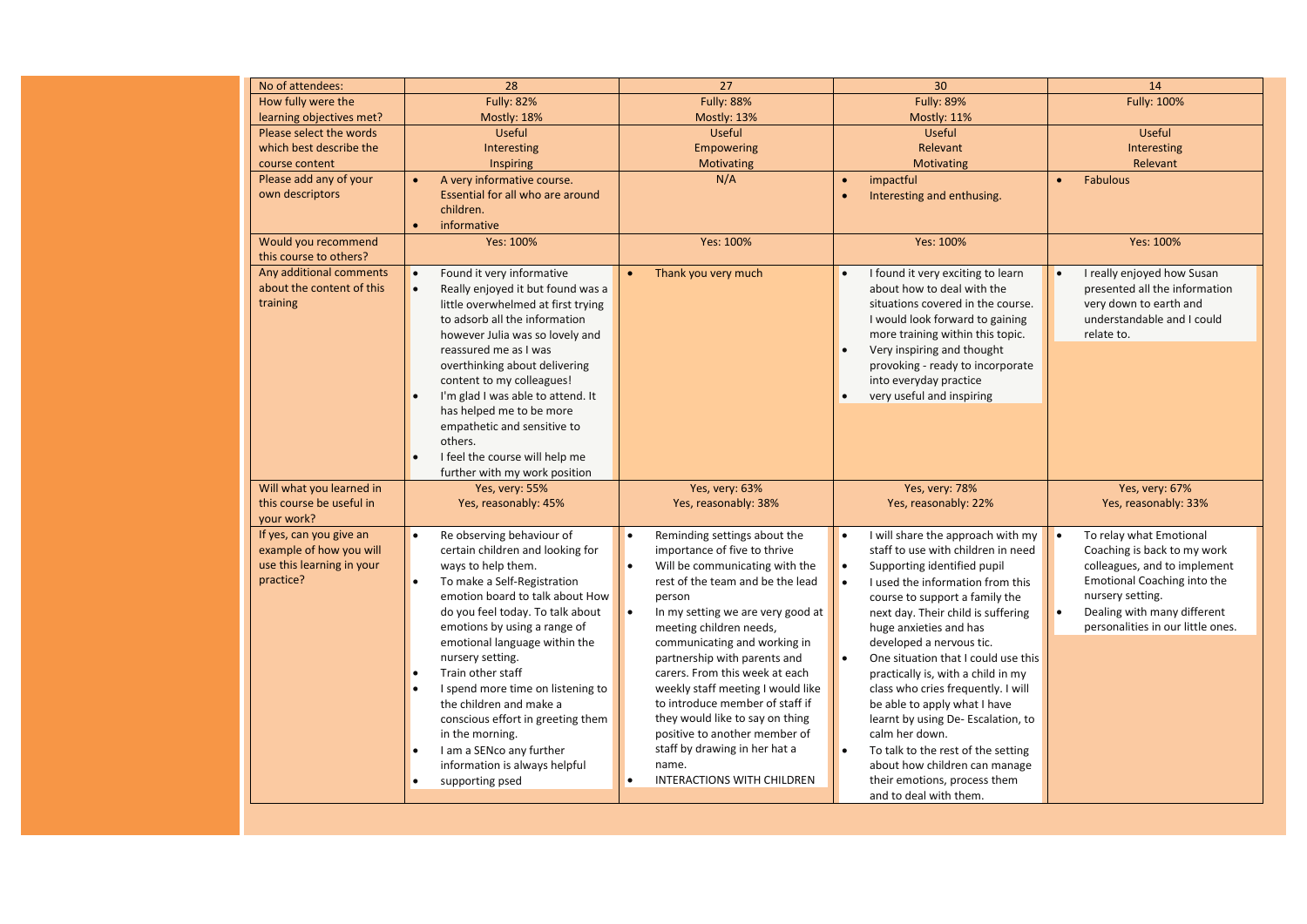| Did your learning in this<br>course help you identify<br>further training needs?                                                       | Yes: 55%<br>No: 45%                                                                                                                                                                                                 | Yes: 75%<br>No: 25%                                                                                                              | we have many children in need<br>of nurture, we will apply what<br>learned today<br>Yes: 33%<br>No: 67%                                                        | Yes: 33%<br>No: 67%                                                                                                                                                                                                                                    |
|----------------------------------------------------------------------------------------------------------------------------------------|---------------------------------------------------------------------------------------------------------------------------------------------------------------------------------------------------------------------|----------------------------------------------------------------------------------------------------------------------------------|----------------------------------------------------------------------------------------------------------------------------------------------------------------|--------------------------------------------------------------------------------------------------------------------------------------------------------------------------------------------------------------------------------------------------------|
| If yes, what are they?                                                                                                                 | Looking at attachment and how<br>$\bullet$<br>children are and how they<br>progress during the session who<br>they attach their chord to!<br>Steps<br>More training of the same<br>subject. Looking forward to part | <b>Emotion coaching</b><br>$\bullet$<br><b>ACES</b><br>$\bullet$<br>reflective practice for the rest of<br>$\bullet$<br>the team | More scenario based situations<br>and actually identifying and<br>differentiating children's<br>behavioural patterns<br>Maybe a refresher course in 2<br>years | N/A                                                                                                                                                                                                                                                    |
| What next steps are you<br>thinking about exploring<br>with regards to further<br>embedding emotion<br>coaching into your<br>practice? |                                                                                                                                                                                                                     |                                                                                                                                  |                                                                                                                                                                | a session with my colleagues to<br>explain an introduction to<br>emotion coaching<br>To talk about Emotional Coaching<br>with work colleagues. To support<br>children to regulate and co-<br>regulate their emotions. Talk<br>about different emotions |

- The final session took place on 21/04/21 and was a networking and sharing opportunity to enable settings participating in the project to consider how they have implemented their knowledge this year and how this will continue into the next academic year. All who attended agreed, that following another disruptive year the settings still needed time to embed the emotion coaching and knowledge of attachment/trauma across staff.
- It was decided that a follow up network meeting would take place in the spring term 2022 to allow time for settings to develop these approaches to SEMH support and then come back to share their experiences and impact on children. This date has now been set as Tuesday 25<sup>th</sup> January 1-2pm.
- DSPL 9 will create and distribute a google form in spring 2022 to gather impact of this project following more time for settings to explore and embed the strategies and knowledge acquired.

#### Herts Steps Subsidy

Over the course of this academic year 20 settings have received the subsidy provided by DSPL 9 totalling at £4,287. This will be the last year a subsidy is provided by DSPL 9 due to the conclusion of the 3 year underspend.

#### DSPL 9/KCA: Attachment Awareness New Pathway 2020-21

The information below has been taken from the KCA Review, Hertfordshire DSPL9: Attachment aware and Trauma informed practice (Feb - April 2021) and highlights the impact of the project across both webinars and the impact on participant's confidence and understanding.

#### Attendance for each of the events:

| <b>Staff team</b> | Attendance figures % of participants who completed evaluation feedback |
|-------------------|------------------------------------------------------------------------|
| Webinar 1         | 42%                                                                    |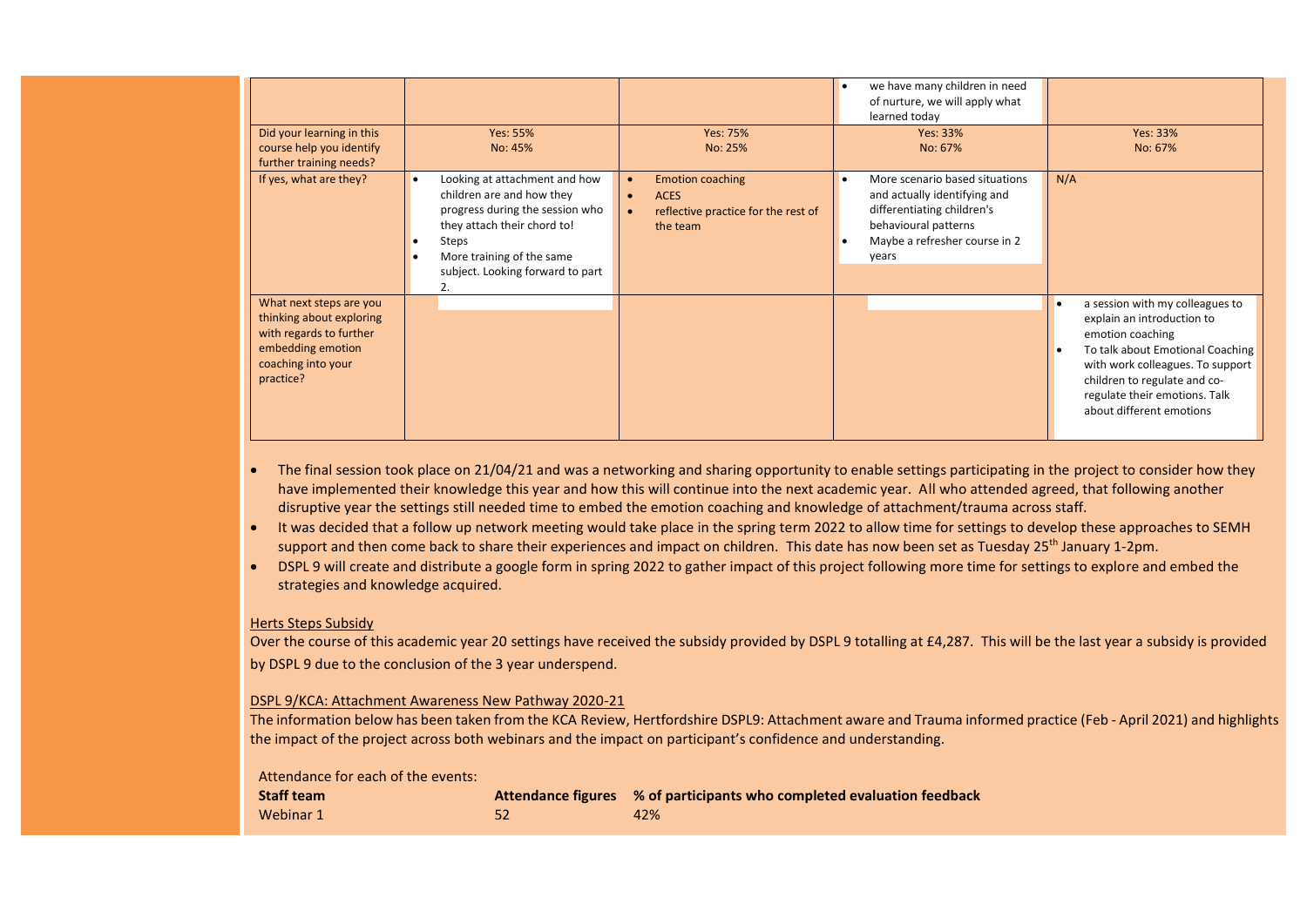#### Webinar 2  $\sim$  50  $\sim$  34% Web-tutorials -tutorials **34** 44%

Webinar 1 - Attachment, Trauma & Resilience

- 100% of participants would recommend the session to others.
- . 100% of participants said that the learning objectives were either 'mostly' or 'fully' met by the webinar
- . 100% of participants said they had all the necessary information prior to the event.
- 100% of participants said the event ran smoothly (73% stated 'yes, very' and 27% stated 'yes, reasonably')
- . 95% of participants reported that what they learned in this webinar will be useful in their work (77% stated 'yes, very', 18% stated 'yes, reasonably')





. Fully . Mostly . Partly . Not at all

Top 10 words selected by participants to describe webinar 1 content



#### Webinar 2 - Five to Thrive and Secondary Trauma

- 100% of participants would recommend the session to others.
- . 100% of participants said that the learning objectives were either 'mostly' or 'fully' met by the webinar
- . 100% of participants said they had all the necessary information prior to the event.
- 100% of participants said the event ran smoothly (94% stated 'yes, very' and 6% stated 'yes, reasonably')
- 100% of participants reported that what they learned in this webinar will be useful in their work (76% stated 'yes, very', 24% stated 'yes, reasonably')

How fully were the learning objectives met by the webinar?



. Fully . Mostly . Partly . Not at all

#### Top 10 words selected by participants to describe webinar 2 content

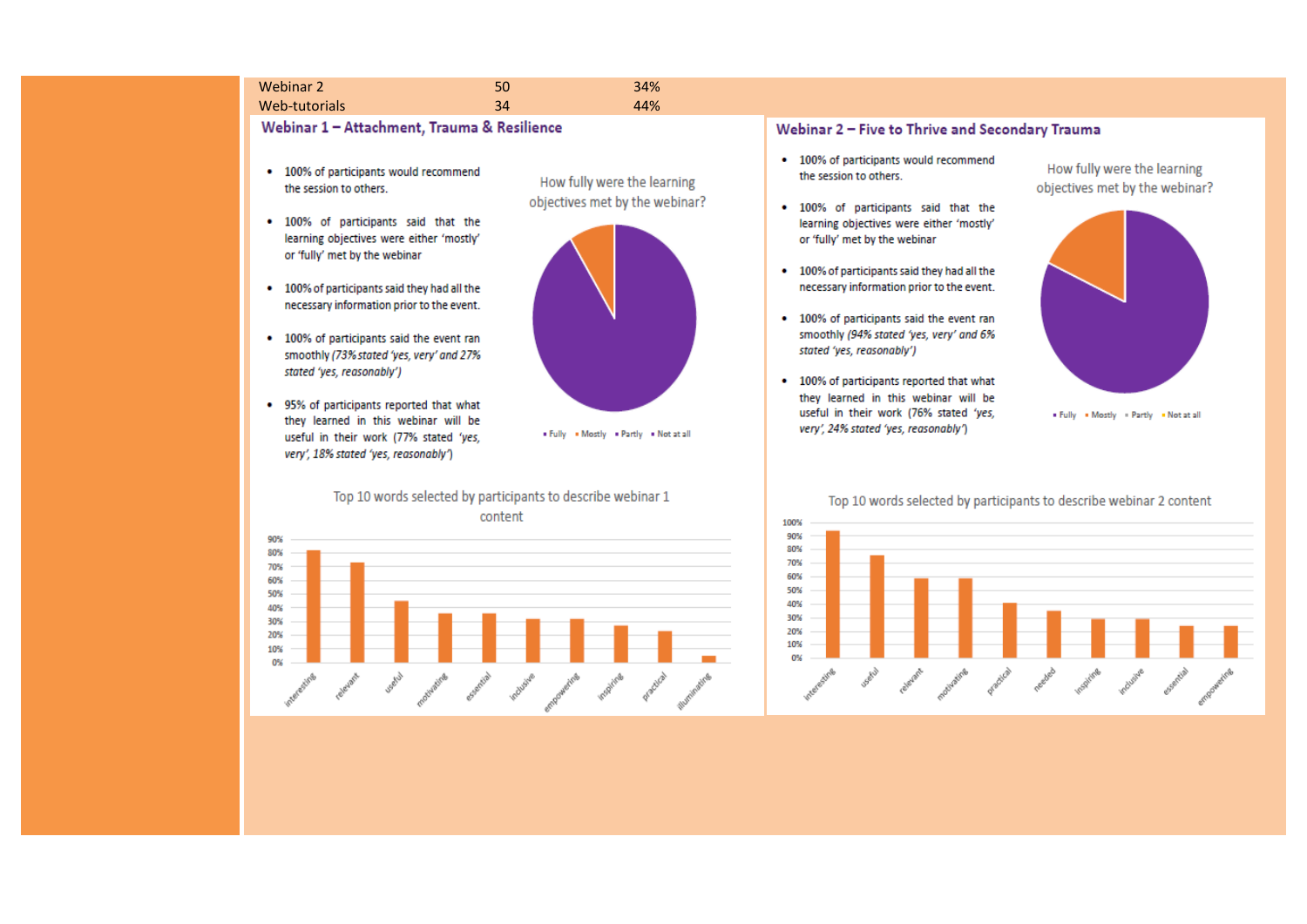#### Chart to show the impact of training on participant confidence and understanding



#### **Evaluation of Impact**

- . 28% of participants reported to have previously attended training delivered by KCA
- 32% of participants were familiar with KCA's Five to Thrive model prior to training
- 13% of participants reported that the training had a positive impact on the attendance of CYP (73% reported 'Not sure' and 13% reported 'No')
- 13% of participants reported there to be a reduction in the number of fixed term exclusions since the beginning of this training journey (33% reported 'Not sure' and 53% reported 'No')
- . 100% of participants stated that what they learned in this learning journey will be useful in their work (73% said 'ves, very' and 27% said 'ves, reasonably')
- 93% would recommend this learning journey to others

Following the final web tutorial that took place in April, participants requested that a network meeting take place in the autumn term 2021 to further discuss the impact of this project, share good practice and provide peer to peer support. This has been scheduled to take place on Wednesday  $1^{st}$  December 2021.



### SENCo engagment and support

### DSPL 9 Manager and SEND Lead Feedback

DSPL 9 Manager and SEND Lead: Please provide any feedback or comments regarding the support you have received from the DSPL 9 Manager and SEND Lead over the last academic year: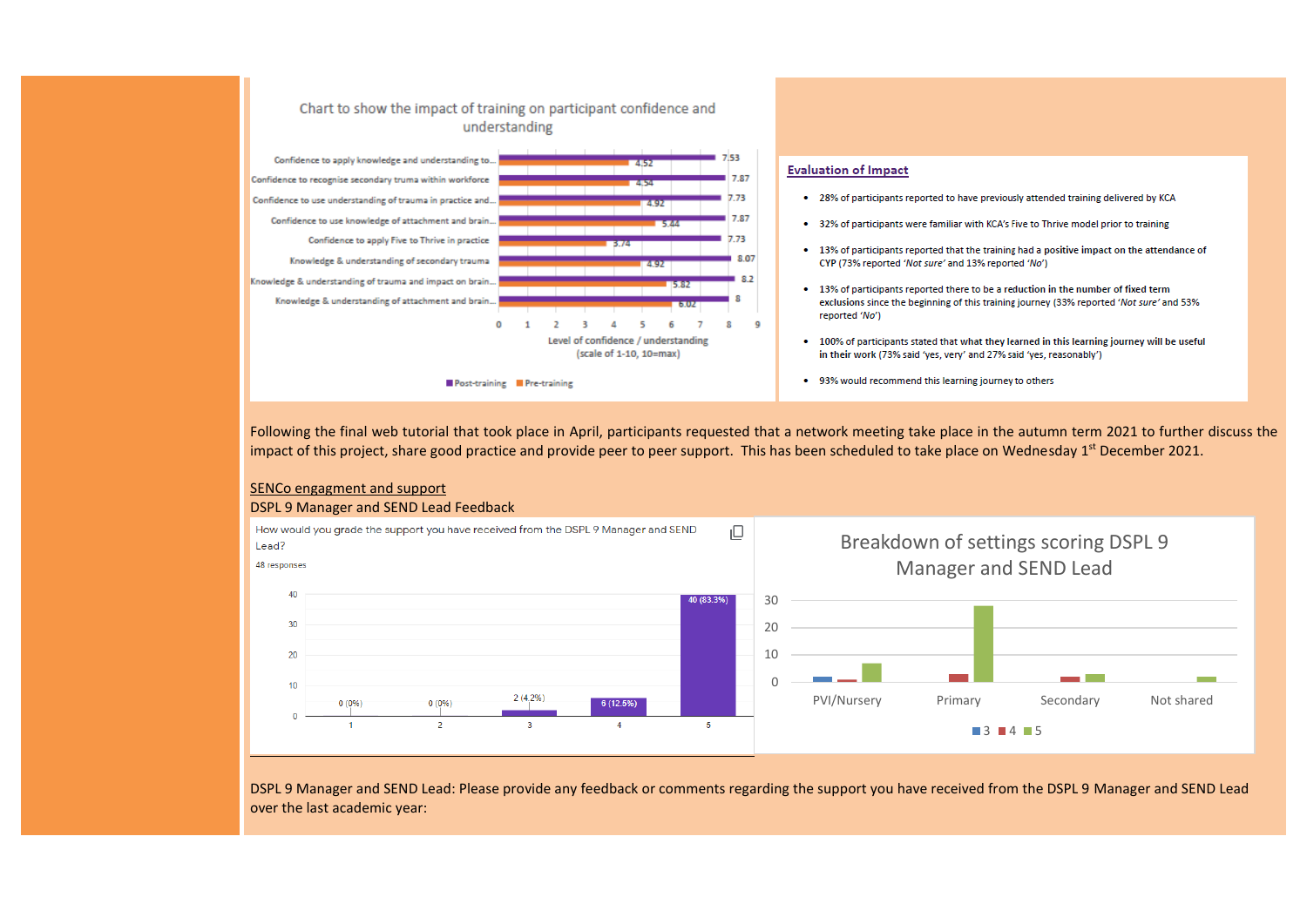#### 39 responses including:

'Has been very supportive to area . Really pro active in organising and ensuring support networks are effective, useful and have helped through pandemic and on return to school.'

'Gemma is highly professional, quick to respond and always ready to help and investigate for schools. Her communication is strong and she is able to sign post training, strategies and support very well. Without her support in the past year we would have been in a very different situation. Thank you Gemma as your communication has bridged the gap that is felt by the lack of communication at Herts SEND team.'

'A wide range of training, Q&A sessions and networking sessions have been offered this year, Gemma is always on hand to answer questions or point you in the right direction or further support. She is incredible helpful and a real asset to our team.'

'Always quick to respond to any support needed. She is very knowledgeable about all areas. Is always able provide signposting to services. The SENCO hand book that was produced this year has already been very useful.'

'I have found contact with the DSPL 9 Manager and SEND Lead a tremendous help. I have been able to email on a whole range of questions and have received a prompt and detailed response which has answered the questions raised. I have found the training opportunities really useful and the opportunities to meet (virtually) with colleagues has been reassuring during a very challenging time. It has been really valuable that the links between SENCos has been maintained since it is such a specific role in schools.'

'I have had lots of questions as a new SENCo and have felt very supported.'

'Gemma has organised many meeting over the year, which have been informative and great for keeping in touch (particularly over lockdown) and she is always available to ask a question is needed.'

'Always gets back to you incredibly quickly, always offering support and answers to questions. Arranges meetings / gives you a call regularly to offer support. Keeps us up to date with training that is available. Incredibly helpful, would be lost without her.'

Looking at the support currently available from DSPL 9, what is working well and has been helpful?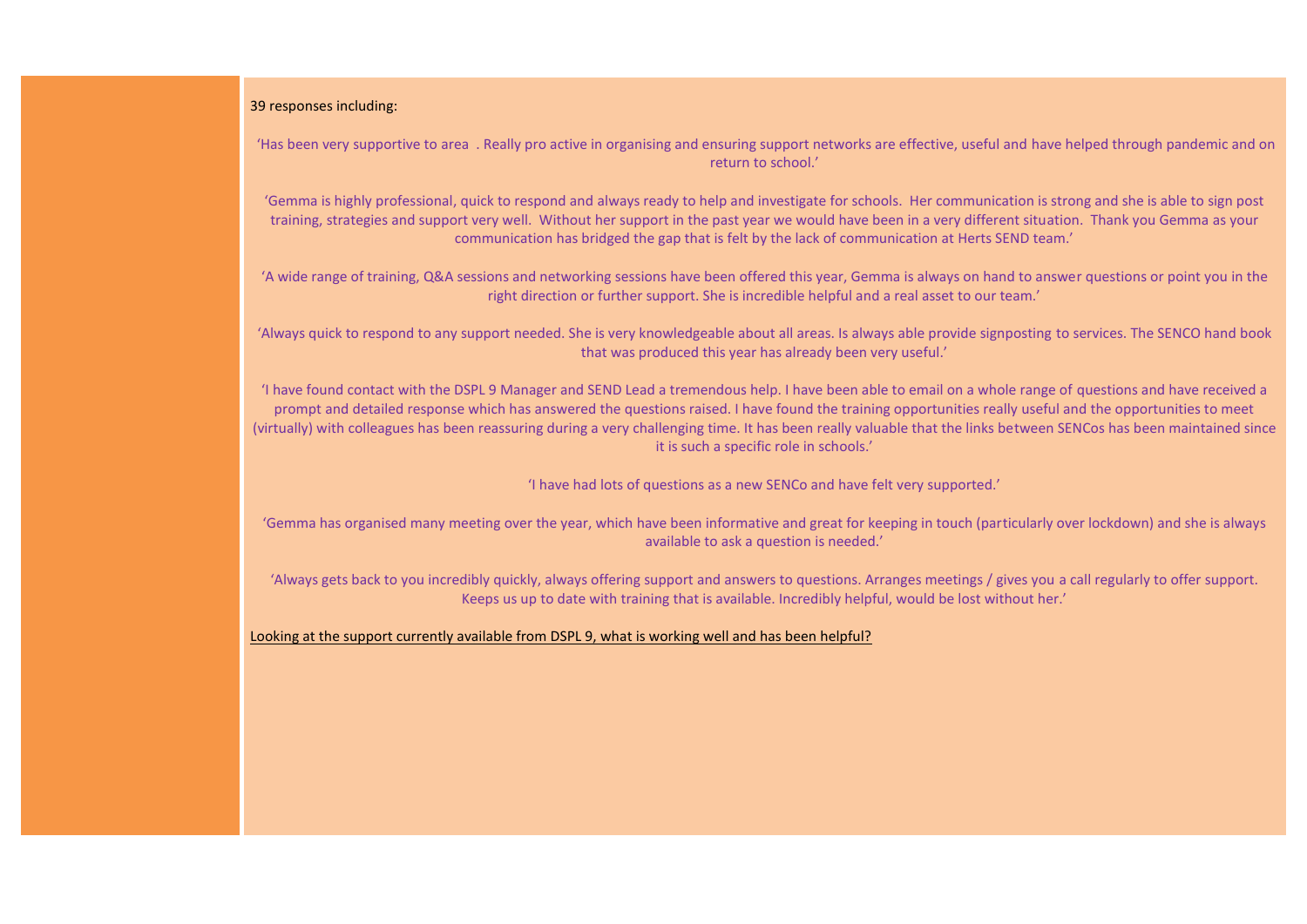

#### 39 responses including:

'The coffee morning have been so useful and just being able to have an informal chat works well.'

'Wide variety of opportunities. Gemma's knowledge and expertise and willingness to help and support.'

'Having someone to ask for advice, training opportunities and regular update meetings.'

'A wide range of useful training, links, webinars etc. which have helped to support us through a very different few years.'

'Access to the service and support given to parents as a result.'

'Triage and options available if needed.'

'SENCo meetings and the opportunities for funded training. Autism Leads meetings have continued to be very valuable as an opportunity to learn from others. I think these things have kept me connected and have informed me on issues that I am not sure I would have been aware of otherwise. Virtual meetings have had the advantage of less time being taken out of the school day with travelling etc Regular emails with reminders have been helpful.'

'The SENCo forums have been extremely useful for keeping up to date with changes etc and finding out where to find the correct trainings and support.'

'Makaton training; Girls and Autism; Anxiety in Autism - these topics have proved extremely useful across our school.'

"Numicon project has been great. We now want to continue and work with more year groups.'

'It is a one stop for all SENCOs - it has been invaluable being able to contact Gemma when unsure of how/where to go for support.'

#### Numicon: Breaking Barriers Project (Primary settings)

Despite the pandemic the evidence above highlights the impact that this project has had on the settings who have participated. Those settings who have implemented the intervention on a mostly regular basis have begun to see an impact in the children's acquisition of basic numbers skills (e.g. odd and even), an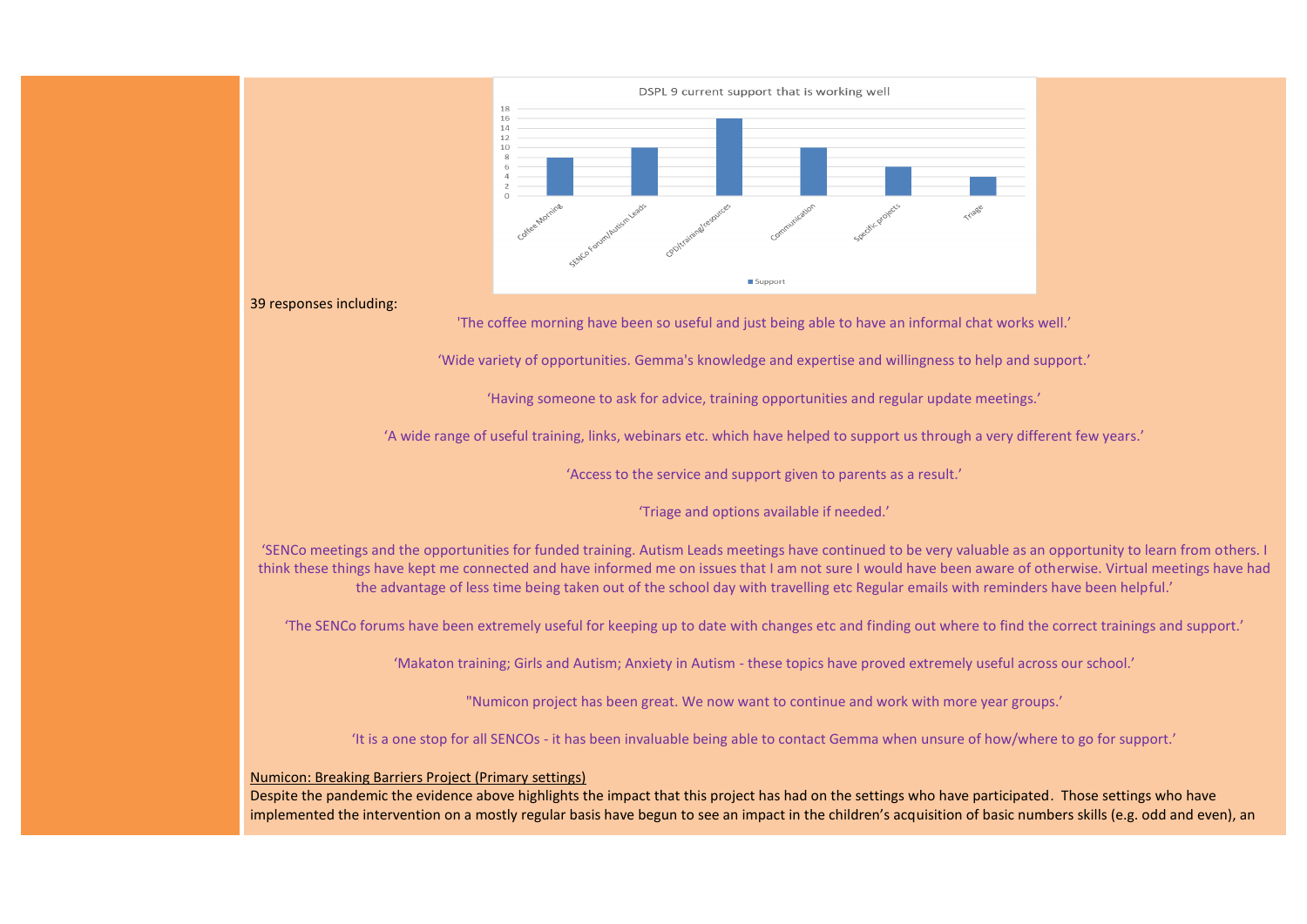increase in confidence and enjoyment and enthusiasm in learning and developing their maths ability. There remains a high level of enthusiasm for the intervention and the use of numicon across the school and this will continue to be monitored at the termly network meetings scheduled to take place in the next academic year.

Feedback from the survey and conversations during the network meetings have also highlighted the impact the project has had in identifying the need for numicon as a high quality maths resource across all age groups. Many settings as a result of the training are developing the use of numicon across the school and investing in more numicon resources to ensure it is embedded to support all children.



Can you provide an example of an activity that has worked particularly well with a child/children?

11 responses including:

*The feely bag worked particularly well in terms of identifying odd and even shapes and numbers.*

*Feely bag - What is the number? Number bonds up to and including 10.*

*My children always struggled to understand odd and even numbers. Since using numicon and introducing 'chimneys' for odd numbers, the children are able to spot patterns. It has also helped with doubling numbers and remembering that two chimneys (odd numbers) turn into a tower (even numbers).*

*Using balance to show them that numbers match.*

*Using subtraction covers for take-away sums.*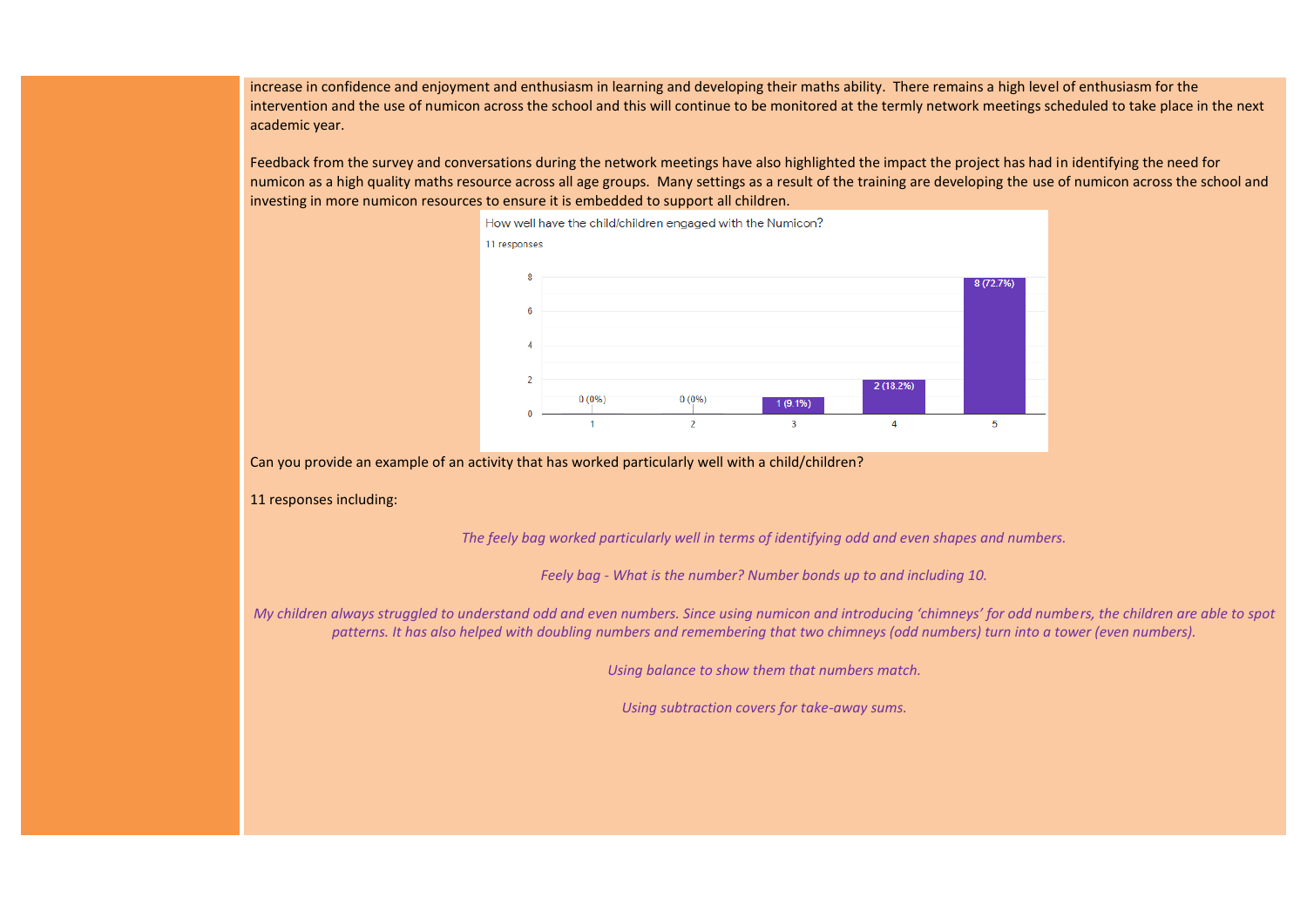

If no, can you explain why this has not happened? 4 responses:

*Due to staffing difficulties we have not been able to start intervention*

*Due to the fact that sessions have been limited this term, it's difficult to identify any progress that has been made. Have not been able to start this yet.*

*Limited time to deliver intervention regularly.*

Please provide an example of the impact you have observed: 9 responses including:

*Pupil has learned and retained the concept of odd and even and can apply to any number; pupil now understands that the quantity doesn't change if the arrangement of items on the table is changed.*

*Gaining more confidence in their own abilities, especially in a smaller setting. They find it fun maths and continually ask "Are we doing Numicon today?"*

*Confidence building due to small successes during intervention time.*

*A child who did not know what odd and even meant can now group odd and even numbers up to 10.*

*Placing the smaller numicons on the larger ones really helped with take away sums.*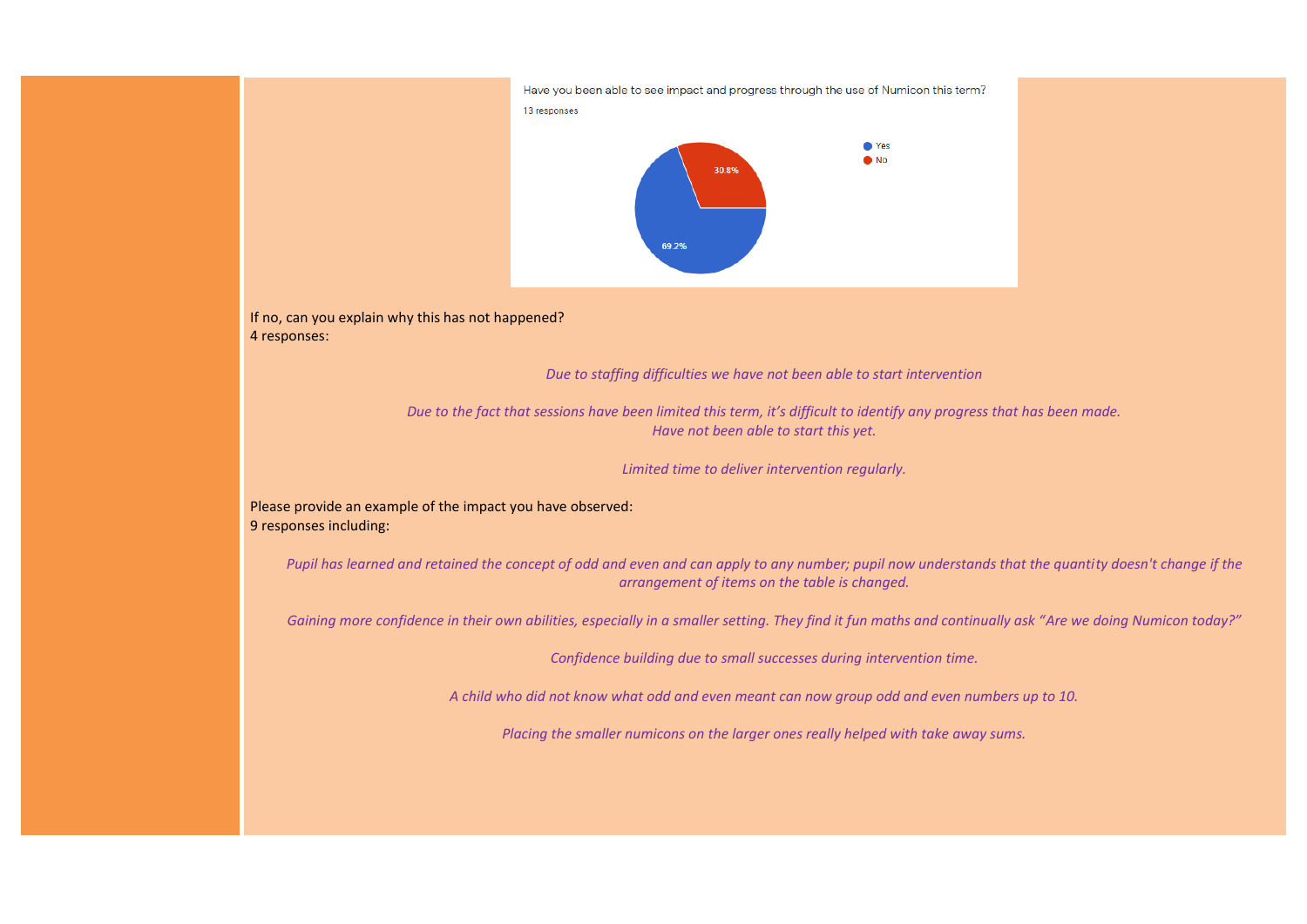

Any additional feedback following the training and summer term implementation? 7 responses including:

*The training was great and the resources are just what our school needs to help our students. At the moment with staffing being stretched we haven't utilized the training as much as we would like to. Going forward we intend to spread the knowledge with more TA's and allow them to run interventions more efficiently.*

*We intend to implant this intervention across key stage one and year three. We have already identified children who would benefit and are in the process of timetabling staffing and interventions for September.*

*A fantastic intervention that is easy to apply. Would be great to have a foundation video with the principles of the program explained that staff could watch in advance or as part of training to underpin further roll out in school and consistency in application and understanding.*

*Whilst there have been difficulties with staffing and running the intervention, the profile of Numicon in the school has been raised. Ideas and activities from the Breaking Barriers book have been used in some classes to support children with new concepts and provide consolidation activities.*

#### TRT Project (Secondary settings)

Despite the pandemic the evidence above highlights the impact that this project has had on the settings who have participated and the young people who have had an opportunity to access the intervention during the summer term. It is positive to see that impact has been observed in a short time and CYP are eager to continue with this in the next academic year.

Feedback around the delivery of the training has been taken on board and had we not been in the current pandemic, would have been delivered face to face, avoiding the issues that have arisen. Despite these issues feedback around the actual intervention have been positive with the majority of settings eager to extend and develop the intervention in the next academic year.

Tricia Millar will continue to attend future networking events to enable questions in relation to the content and resources to be discussed and questions answered. As a DSPL, it will be beneficial to continue to support settings in the development of TRT within their settings and observe the impact that this intervention can have on the CYP when it has been accessed for a sustained period of time.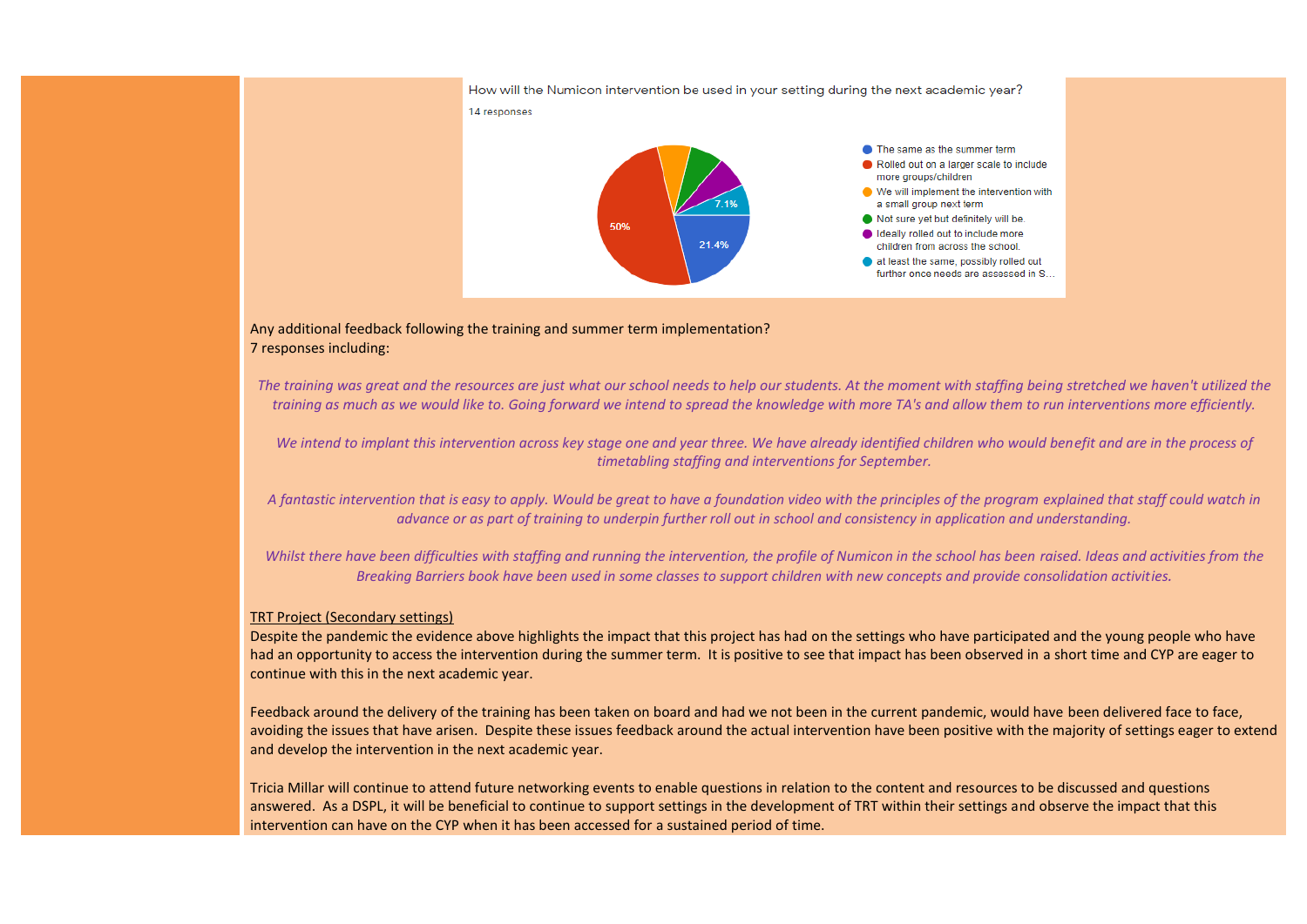How well have the pupils engaged with the TRT resources and intervention? 15 responses



Can you provide an example of an activity that has worked particularly well with a pupil?

11 responses including:

*'Breaking down into syllables.' 'Real Reading'*

*'Puzzle pieces with the split vowels'*

*'Building longer words with puzzles and using the spelling board for spelling.'*

*'The early levels see very quick gains. Then gets quite repetitive.'*

*'Pupils reading level improved drastically.'*

*'Early sessions were good to break down words and the confidence given.'*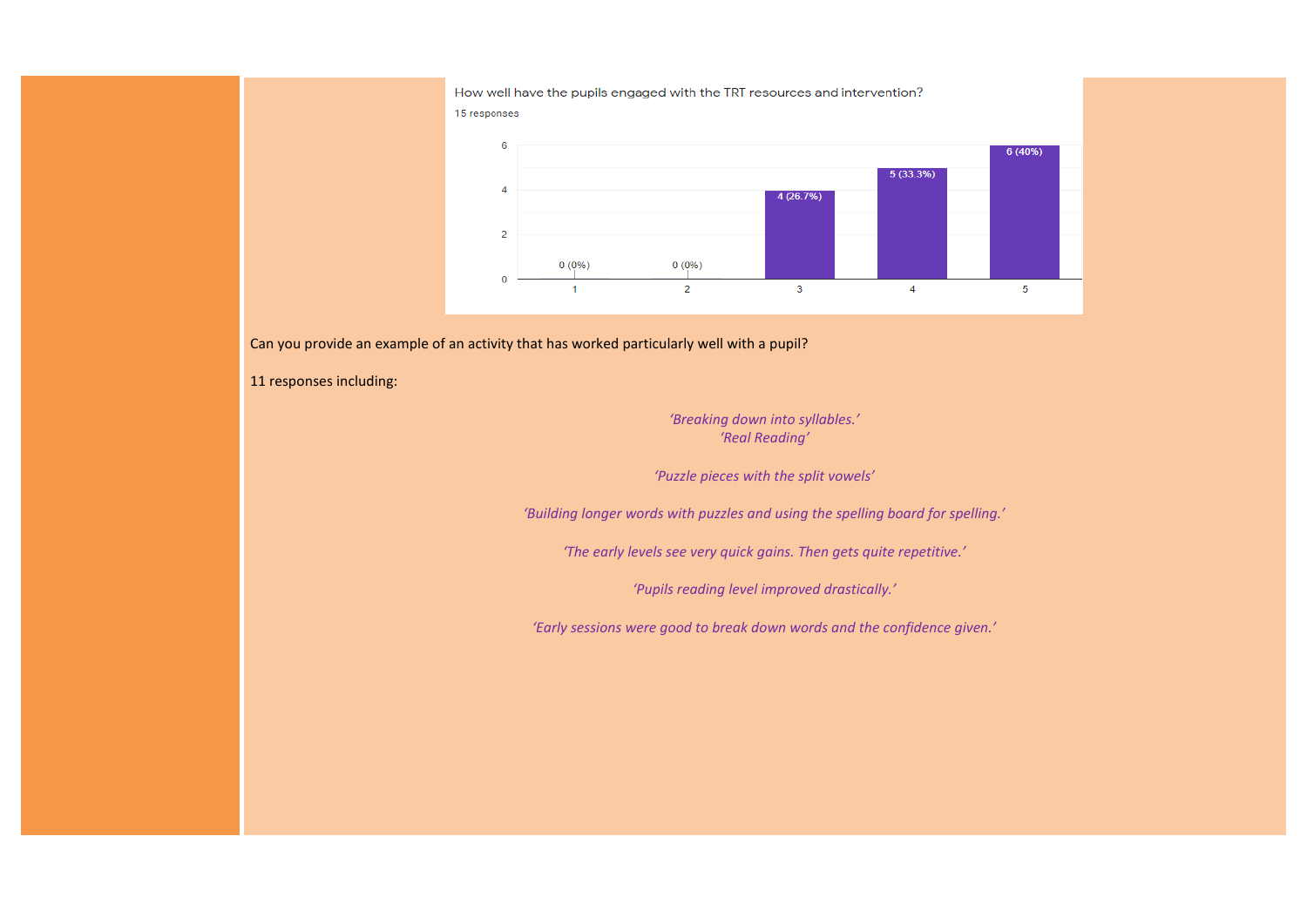

#### If no, can you explain why this has not happened? 2 responses:

*'We haven't been able to provide TRT on a regular basis due to other work being done with the student. Therefore, I am not sure that what I have taught has made an impact as yet.'*

*'Covid cases meant a very stop start approach due to isolation. We are hoping that in September we will be able to go through the programme as a whole to see the full impact and benefits.'*

Please provide an example of the impact you have observed: 9 responses including:

*'He's faster at reading and more confident. If he makes a mistake he now self corrects rather than relies on me.'*

*'Much more confident spelling unfamiliar words.'*

*'The student is more confident when reading and shows more enjoyment.'*

*'Improved confidence, students asking if the intervention can continue next year.'*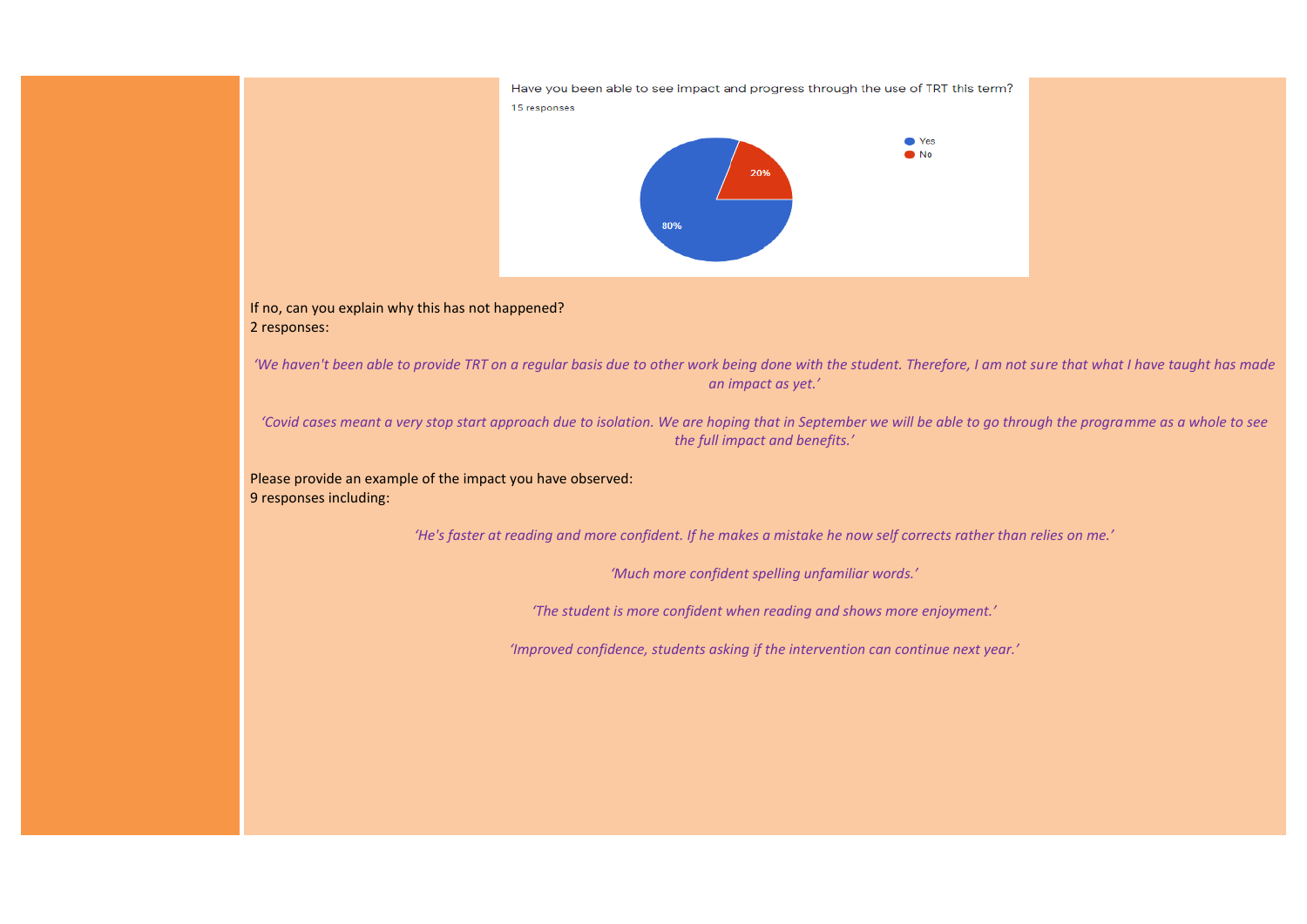

Any additional feedback following the training and summer term implementation? 9 responses including:

*'The programme is superb 1:1 .We would like to increase the group number only of pupils are comfortable and on the same learning needs working in pairs.'*

*'In hindsight, would have been better to send two LSAs rather than the SENCO as ultimately they will be delivering the intervention.'*

*'Great to have a secondary intervention rather than adapting a primary one.'*

*'The actual intervention itself is great. I look forward to having another go with it next year.'*

*'Thank you - we are really enjoying using this with the students. The programme of study is very comprehensive and easy to follow.'*

*'Both of us have found the route through the sheets and the training manual quite confusing. We've had to create our own step by step quide. The programme can seem to 'jump about a bit' but I'm sure with practice it will become easier. The programme is a welcome addition to helping address persistent literacy difficulties with some of our learners.'*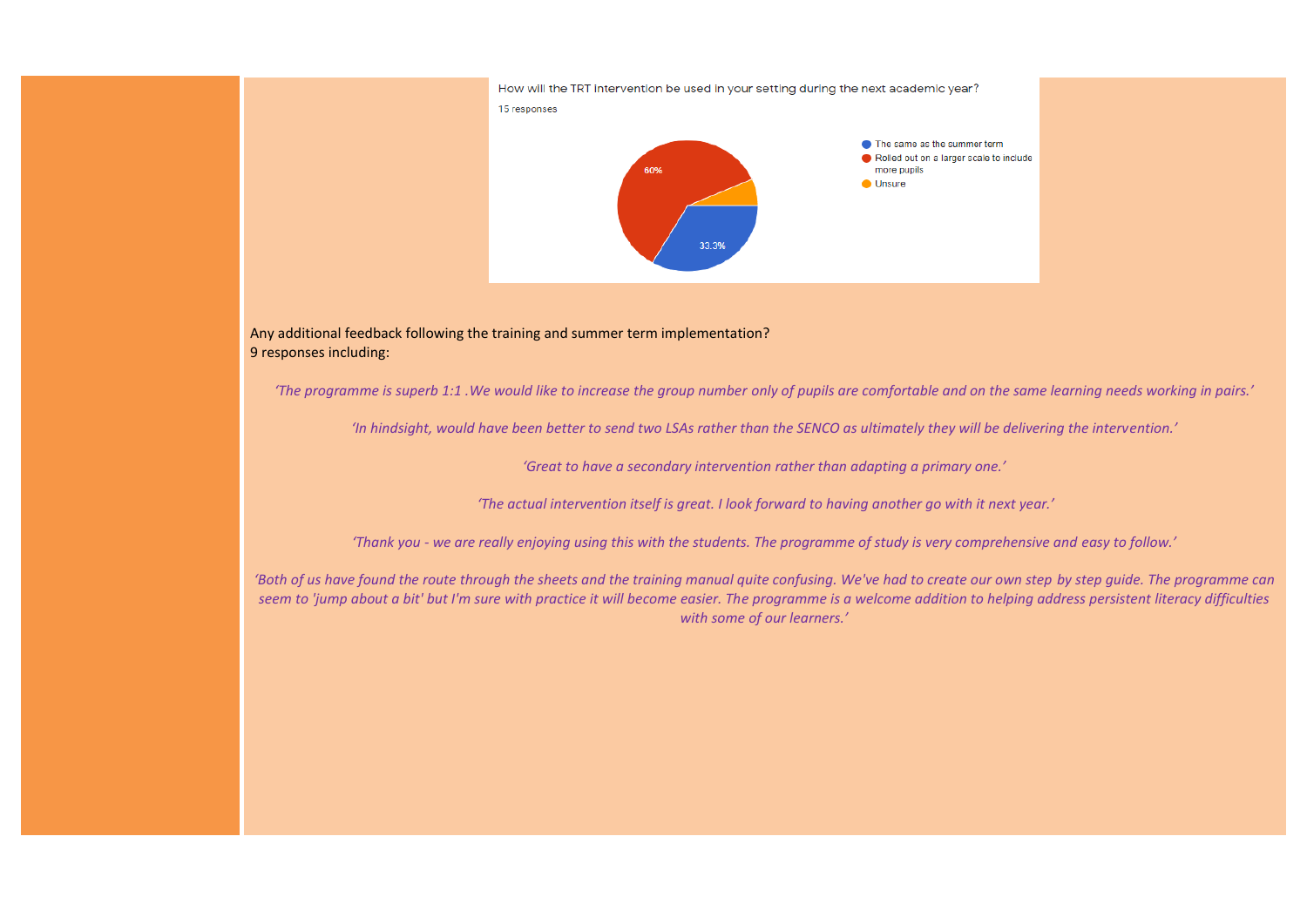#### DSPL 9 SLCN Outreach



SLCN Outreach Service: Please provide any feedback or comments regarding the support you have received from the SLCN Outreach service service over the last academic year:

17 responses including:

'Very helpful over the telephone'

'Katie was extremely helpful and was able to provide some useful information over the phone.'

'Very helpful and supportive.'

'Has had a really positive impact and have used advice with other children in the school.'

'Great knowledge and response shown. Useful strategies.'

Feedback from local SEND colleagues continues to highlight the confusion between the DSPL 9 SLCN Outreach service and the NHS Speech and Language Therapy Services. This will need to be clarified in the future academic year when the new offer is shared.

Girls and Autism Training

Primary setting

| ts feedback.                                                              |                                          |           |       |              |                |  |  |  |
|---------------------------------------------------------------------------|------------------------------------------|-----------|-------|--------------|----------------|--|--|--|
| <b>Course Aims:</b>                                                       |                                          |           |       |              |                |  |  |  |
| To increase understanding of autism in girls<br>$\bullet$                 |                                          |           |       |              |                |  |  |  |
| To develop helpful strategies and approaches to support girls with autism |                                          |           |       |              |                |  |  |  |
|                                                                           |                                          | Excellent | Good  | Satisfactory | Unsatisfactory |  |  |  |
|                                                                           |                                          |           |       |              |                |  |  |  |
| 1)                                                                        | How engaging was the presentation style? |           | a     |              |                |  |  |  |
|                                                                           |                                          | (23%)     | (69%) | (8%)         |                |  |  |  |
| $\mathbf{2}$                                                              | How knowledgeable was the tutor?         |           |       |              |                |  |  |  |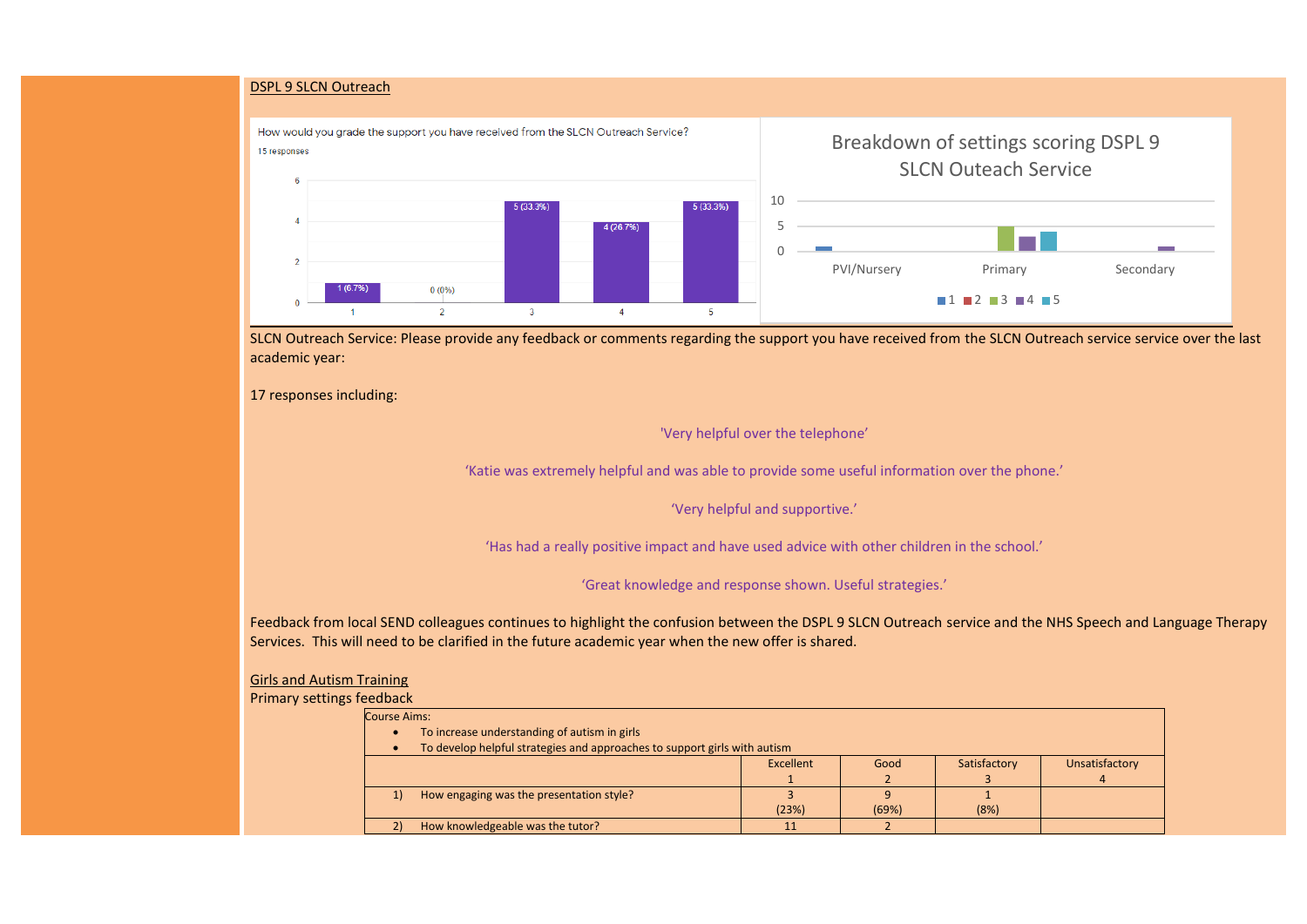|  |                                                                           | (85%) | (15%) |      |  |
|--|---------------------------------------------------------------------------|-------|-------|------|--|
|  | To what extent do you feel you have learned practical                     |       |       |      |  |
|  | strategies for developing this provision for children in your<br>setting? | (38%) | (62%) |      |  |
|  | How would you rate the quality of the resources/training                  |       |       |      |  |
|  | materials?                                                                | (38%) | (54%) | (8%) |  |

#### Secondary settings feedback

| <b>Course Aims:</b> |                                                                           |           |       |              |                |
|---------------------|---------------------------------------------------------------------------|-----------|-------|--------------|----------------|
|                     | To increase understanding of autism in girls                              |           |       |              |                |
|                     | To develop helpful strategies and approaches to support girls with autism |           |       |              |                |
|                     |                                                                           | Excellent | Good  | Satisfactory | Unsatisfactory |
|                     |                                                                           |           |       |              |                |
| 5)                  | How engaging was the presentation style?                                  |           |       |              |                |
|                     |                                                                           | (17%)     | (50%) | (33%)        |                |
| 6)                  | How knowledgeable was the tutor?                                          |           | 4     |              |                |
|                     |                                                                           | (33%)     | (67%) |              |                |
| 7)                  | To what extent do you feel you have learned practical                     |           | 4     |              |                |
|                     | strategies for developing this provision for children in your             | (17%)     | (67%) | (17%)        |                |
|                     | setting?                                                                  |           |       |              |                |
| 8)                  | How would you rate the quality of the resources/training                  |           |       |              |                |
|                     | materials?                                                                | (33%)     | (33%) | (33%)        |                |

#### DSPL 9 Wellcomm Project

Due to the impact the pandemic has had on the project over the last 16 months it was decided that at the end of this academic year, those settings who had continued to implement the intervention to the best of their ability would provide any evidence of impact that they had. The following data was collected from 8 settings who completed the impact document sent to them in June 2021:

| No of children accessing Wellcomm                | No. of children screened at the end of the |  |  |
|--------------------------------------------------|--------------------------------------------|--|--|
|                                                  | academic year 20-21*                       |  |  |
| 148 (across nursery and reception aged children) | 106                                        |  |  |

\*42 children no longer needed access to the intervention as they were at ARE.

|                           | No of children | %   |
|---------------------------|----------------|-----|
| 0 levels progress         |                | 22% |
| 1 levels progress         | 36             | 33% |
| 2 levels progress         | 25             | 24% |
| 3 or more levels progress |                | 21% |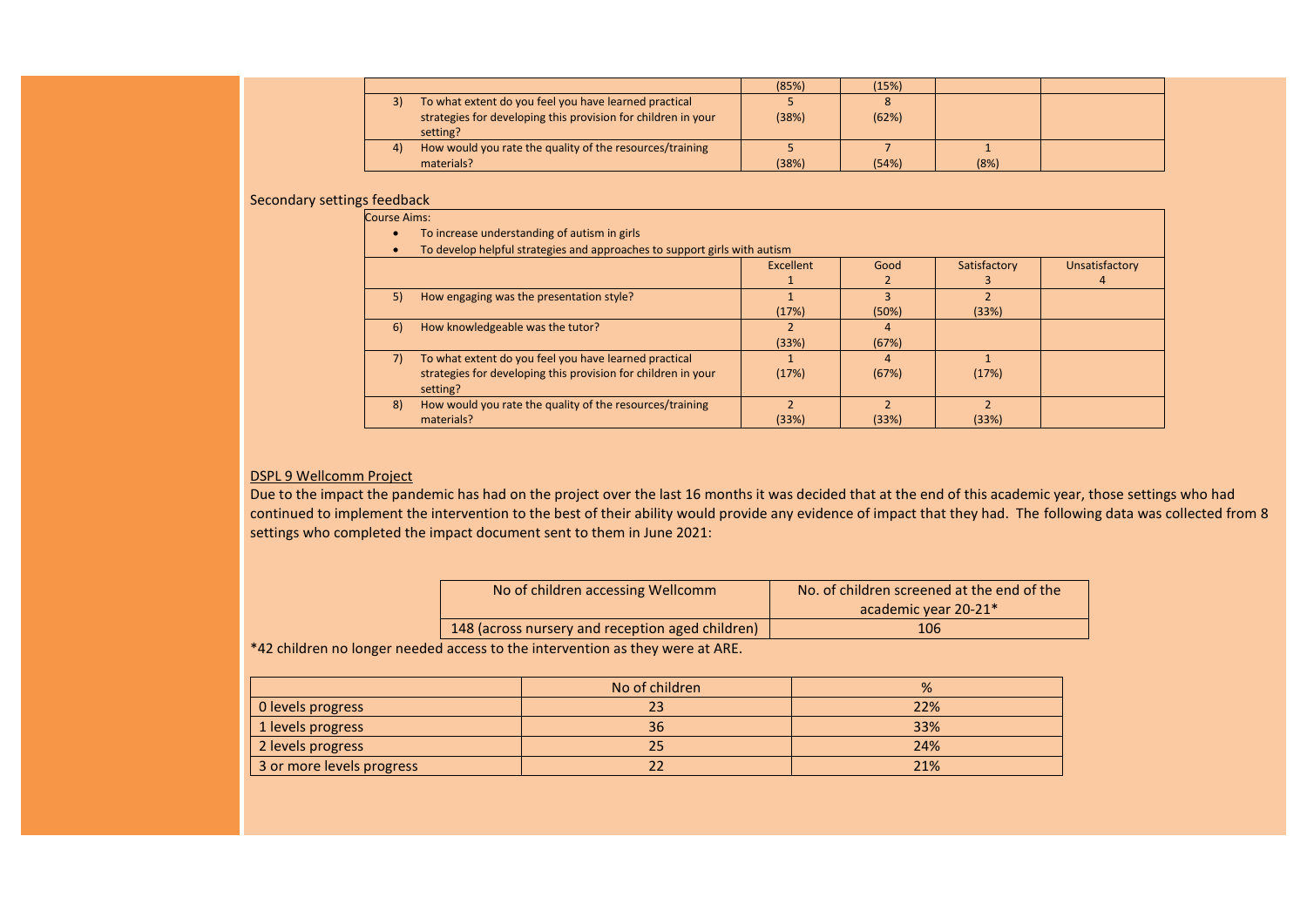|                                                                          | Despite limited data, the table above highlights the impact of the wellcomm project on those children who accessed it despite the pandemic, various lockdowns<br>and staffing issues. In total 83 (78%) of the 106 children screened in the summer term had made at least 1 levels progress through the wellcomm toolkit with only<br>23 children making no progress.                                                                                                                                                                                                                                                                                                                                                                                                                                                                                                                                                                                                                                                                                                                                                                                                                                     |           |                                     |                                |  |         |  |
|--------------------------------------------------------------------------|-----------------------------------------------------------------------------------------------------------------------------------------------------------------------------------------------------------------------------------------------------------------------------------------------------------------------------------------------------------------------------------------------------------------------------------------------------------------------------------------------------------------------------------------------------------------------------------------------------------------------------------------------------------------------------------------------------------------------------------------------------------------------------------------------------------------------------------------------------------------------------------------------------------------------------------------------------------------------------------------------------------------------------------------------------------------------------------------------------------------------------------------------------------------------------------------------------------|-----------|-------------------------------------|--------------------------------|--|---------|--|
|                                                                          | Additional comments to show impact (feedback gathered from the 8 settings):<br>Children who scored below Section 5 took part in small group interventions x2 per week<br>Children who scored Sections 6 & 7 took part in focus groups within the class setting during Child Initiated Learning<br>Every child participated in whole class teaching of age related sections.<br>Incorporated areas of wellcomm in group time with the children and 1:1 interventions.<br>Despite the disruption of school closures due to Covid 19, staff have worked hard to continue Wellcomm provision by supporting parents at home with<br>ideas from the 'Big Book of Ideas' or continuing support in school. Early identification of children with weak language skills has enabled staff to intervene<br>and put support in place. The intervention has clearly had a positive impact on pupil's language development.<br>Progress was quick once interventions were in place - I started with 15 children after the first assessment, but this reduced to 8 with 7 becoming age<br>related after half a term of weekly intervention. Most children are now age related or just below age related in their speech. |           |                                     |                                |  |         |  |
| <b>What lessons</b><br>learned from this<br>year to inform next<br>year: | Many of the forums, training and support available from DSPL 9 can be delivered successfully via virtual platforms and often attendance has increased at these<br>events. Moving forward there will be a blended approach to support provided by DSPL 9 to ensure a wider audience can be reached. Many of our regular events<br>will be delivered through a combination of face to face and virtual sessions.<br>Although there is a high percentage of settings that do access DSPL 9 support, an engagement review has highlighted those settings who have not participated in<br>any DSPL 9 events over this academic year and these will be contacted in the autumn term and encouraged to engage.<br>Primary:<br>DSPL 9 has 68 mainstream primary settings. Over the course of the academic year 2020-21 56 (82%) primary settings accessed at least 1 event<br>delivered/facilitated by DSPL 9.                                                                                                                                                                                                                                                                                                    |           |                                     |                                |  |         |  |
|                                                                          | Breakdown of engagement                                                                                                                                                                                                                                                                                                                                                                                                                                                                                                                                                                                                                                                                                                                                                                                                                                                                                                                                                                                                                                                                                                                                                                                   |           |                                     |                                |  |         |  |
|                                                                          | Event                                                                                                                                                                                                                                                                                                                                                                                                                                                                                                                                                                                                                                                                                                                                                                                                                                                                                                                                                                                                                                                                                                                                                                                                     |           | Number of primary settings attended | % of primary settings attended |  |         |  |
|                                                                          | <b>SENCo forum</b>                                                                                                                                                                                                                                                                                                                                                                                                                                                                                                                                                                                                                                                                                                                                                                                                                                                                                                                                                                                                                                                                                                                                                                                        |           | 50                                  | 73%                            |  |         |  |
|                                                                          | <b>Autism Lead Meeting</b>                                                                                                                                                                                                                                                                                                                                                                                                                                                                                                                                                                                                                                                                                                                                                                                                                                                                                                                                                                                                                                                                                                                                                                                | 44<br>65% |                                     |                                |  |         |  |
|                                                                          | <b>Numicon Project</b>                                                                                                                                                                                                                                                                                                                                                                                                                                                                                                                                                                                                                                                                                                                                                                                                                                                                                                                                                                                                                                                                                                                                                                                    |           | 15                                  | 22%                            |  |         |  |
|                                                                          | Additional training opportunities                                                                                                                                                                                                                                                                                                                                                                                                                                                                                                                                                                                                                                                                                                                                                                                                                                                                                                                                                                                                                                                                                                                                                                         | 42<br>62% |                                     |                                |  |         |  |
|                                                                          | <b>Historical data:</b>                                                                                                                                                                                                                                                                                                                                                                                                                                                                                                                                                                                                                                                                                                                                                                                                                                                                                                                                                                                                                                                                                                                                                                                   |           |                                     |                                |  |         |  |
|                                                                          | Event                                                                                                                                                                                                                                                                                                                                                                                                                                                                                                                                                                                                                                                                                                                                                                                                                                                                                                                                                                                                                                                                                                                                                                                                     |           | 2019-20                             |                                |  | 2020-21 |  |
|                                                                          | <b>SENCo forum</b>                                                                                                                                                                                                                                                                                                                                                                                                                                                                                                                                                                                                                                                                                                                                                                                                                                                                                                                                                                                                                                                                                                                                                                                        |           | 39                                  |                                |  | 50      |  |

Autism Lead Meeting

 $\frac{57\%}{23}$ 

39%

73%

44 65%